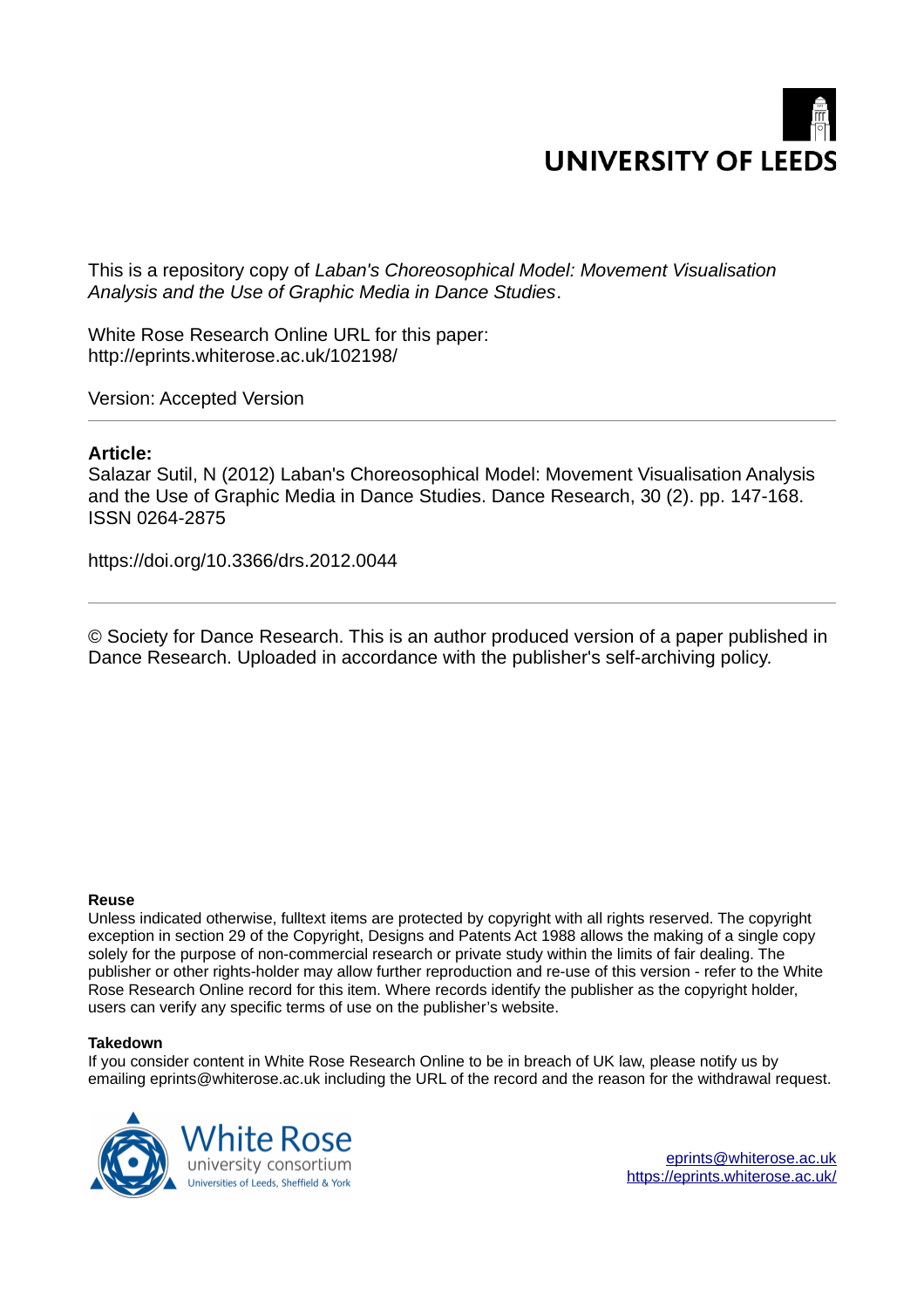This is a post-refereeing final draft. When citing, please refer to the published version: Salazar Sutil, N. (2012) 'Laban's Choreosophical Model: Movement Visualisation Analysis and the Use of Graphic Media in Dance Studies' In Dance Research Vol 30 (November): 147-168.

### **Laban's Choreosophical Models**

Nicolas Salazar Sutil

The graphic approach to movement analysis

**\_\_\_\_\_\_\_\_\_\_\_\_\_\_\_\_\_\_\_\_\_\_\_\_\_\_\_\_\_\_\_\_\_** 

Intuition tells us movement is a continuous and indivisible flux of change. Human movement, however, being a projection of this flux, is not always meaningful when grasped intuitively. It is therefore important to differentiate between an intuitive and an analytical approach to movement representation. Whilst intuition knows the movement from within as a continuous whole traversing space, an analytical eye encourages us to think of movement and rationalise it as a series of immobile divisions. This breakdown of movement into units amounts to what is known as movement analysis, a theoretical programme that seizes the continuous flux of movement by using various graphic methods and media. Analysis in this case relies on a certain materiality of graphic inscription, as well as specific techniques and technologies for mediated visualisation.

Further analysis is therefore only possible subsequent to a research activity involving a chosen medium that is capable of recording moving images (this might be motion capture, computer animation, photography, cinema, video, live drawing, diagrammatisation, and notation amongst many others). The mediated capture of flowing movement then becomes the essential means to the theoretical study of movement, not least because it is only when the snapshot has been produced via a material and mediating process, that this meaningless flow becomes identifiable as a fixed object of analysis, as well as an object for documentation and reconstruction.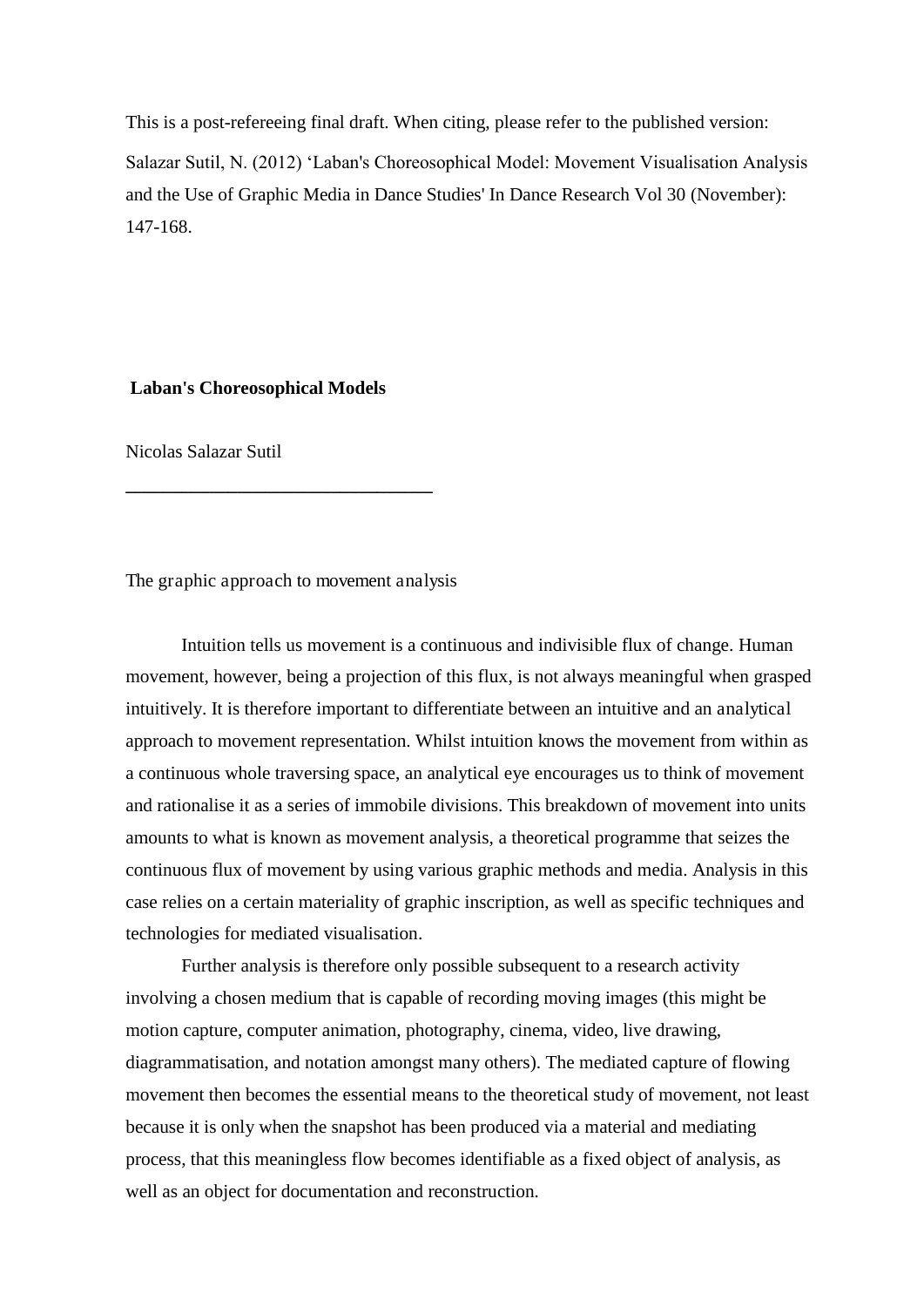The approach in question is characterisable furthermore as a modern development, which owes its emergence to the popularisation of new visual media and motion capture technologies, which have became at once powerful new tools for artistic practice as well as methods for artistic research. As such, these media have become important devices for the construction of a modern discourse of human movement, as well as the grounding of new inventive methods based on movement visualisation, capture and analysis. Two of the best known and pioneering theoretical schools of movement analysis, both of which emerged in Europe at the turn of the century and which overlapped in the first decade of the  $20<sup>th</sup>$ century, are the photographic movement analysis approach of Muybridge/Marey<sup>1</sup> and the choreographic and visual graphic approach developed by Hungarian artist-researcher Rudolf Laban.

In this article I will focus on the role modelling plays in Laban Movement Analysis (LMA), particularly in terms of facilitating a graphic method for the understanding of human movement. Laban throws a rational and mediated eye on movement, as he himself asserts: because it is 'essential to find out the natural characteristics of the single phrases which we wish to join together to make a sensible sequence' (1996: 4). In other words, this instantaneous capture or snapshot (in Laban's case primarily via drawings, diagrams, graphs and notation) is not a means in itself. As Laban puts it, 'we consider our snapshots separately only for the sake of analysing the characteristics of the whole flux' (1966:4). Drawing and kinetographic inscription then serve the purpose of analytical examination and recording of movement, in order to be able to extract from a random flux of movement a series of basic units within which to construct ordered sequences and patterns.

Laban's space-harmonic models

 $\overline{a}$ 

For their better understanding human movement patterns can be represented as models. Space modelling is especially suited to a graphic approach like Laban's, firstly because spatial models are often visual objects, and secondly, because they are made up of elementary units like points, lines, angles, which allow space to be broken down for its

<sup>1</sup> Eadweard Muybridge's pioneering work in photographic studies of motion and in motion-picture projection was extended to the study of chronophotography by Étienne-Jules Marey (both men were born in 1830 and died in 1904), which in turn have been used by Gjon Mili as techniques for mediated performing arts (Cutting 2002). The Muybridge/Marey methods of movement analysis are in many ways alike Laban's theory of movement analysis, particularly in their use of graphic media for the purpose of analysis and documentation. For a comparative study of the two approaches see Carol-Lynne Moore's *The Harmonic Structure of Movement, Music, and Dance According to Rudolf Laban*: *An Examination of His Unpublished Writings and Drawings* (2009).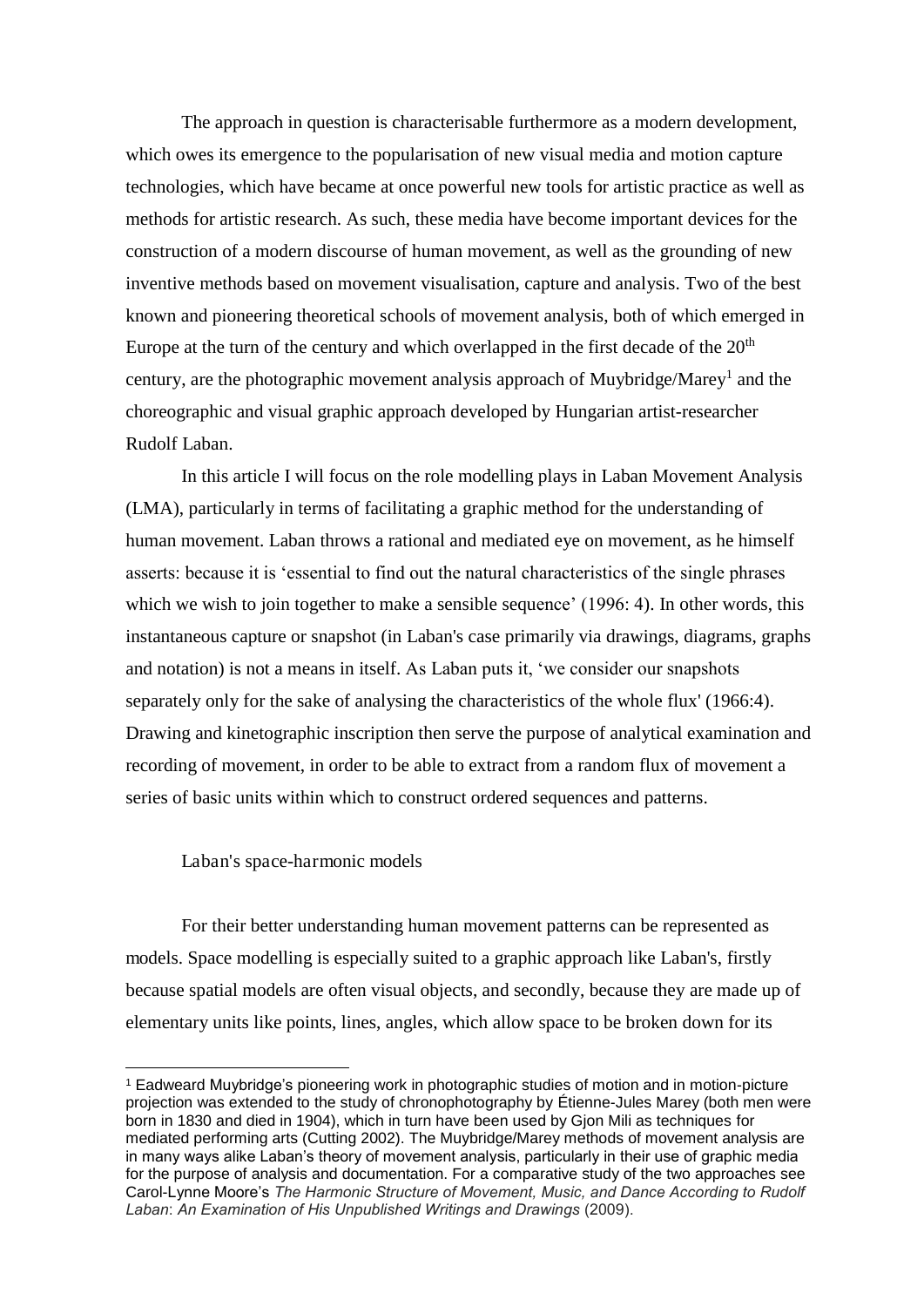detailed analysis. Other elements like number, tone, scale and colour also serve this purpose, thanks to which space is made communicable as a carefully constructed rational language based on units of composition. From a study of such basic units, Laban was capable of selecting a number of standard mathematical objects that helped him visualise movement in terms of space-harmonic models.

It is important to ask at this stage how some of the top-heavy concepts that might arise from mathematical modelling, which at first inspection seem more promising for a philosophical study, can be of relevance to a dancer or movement practitioner and theorist. Laban's solution was simple and elegant. The best way to model human movement in order to better understand its harmonic relations, is by the use of the five Platonic solids (the tetrahedron, the cube, the octahedron, the icosahedron and the dodecahedron). According to Laban, these are the most appropriate tools for the purpose of describing and visualising how the body moves in harmonic space.

The justification for this choice lies in that Platonic solids partition space in a regular way. As such, their corners can be used as reference points to map movement pathways, thus creating harmonic structures known as scaffoldings. The symmetry and harmonic operations realised by these five objects, when used as material models of the dance, make a kind of geometrical dance-architecture within which the dance itself becomes a meaningful language, as opposed to a random expression of continuous gestures. As Laban scholar Carol Lynne Moore explains, the resulting angles of the trace-forms drawn within these geometrical space models impose a rhythmic structure on the flowing curves of bodily motion through regularly occurring changes in direction (Moore 2009: 87). The meaning that emerges from this regularity is the reason why Laban represents traceforms as geometrical solids.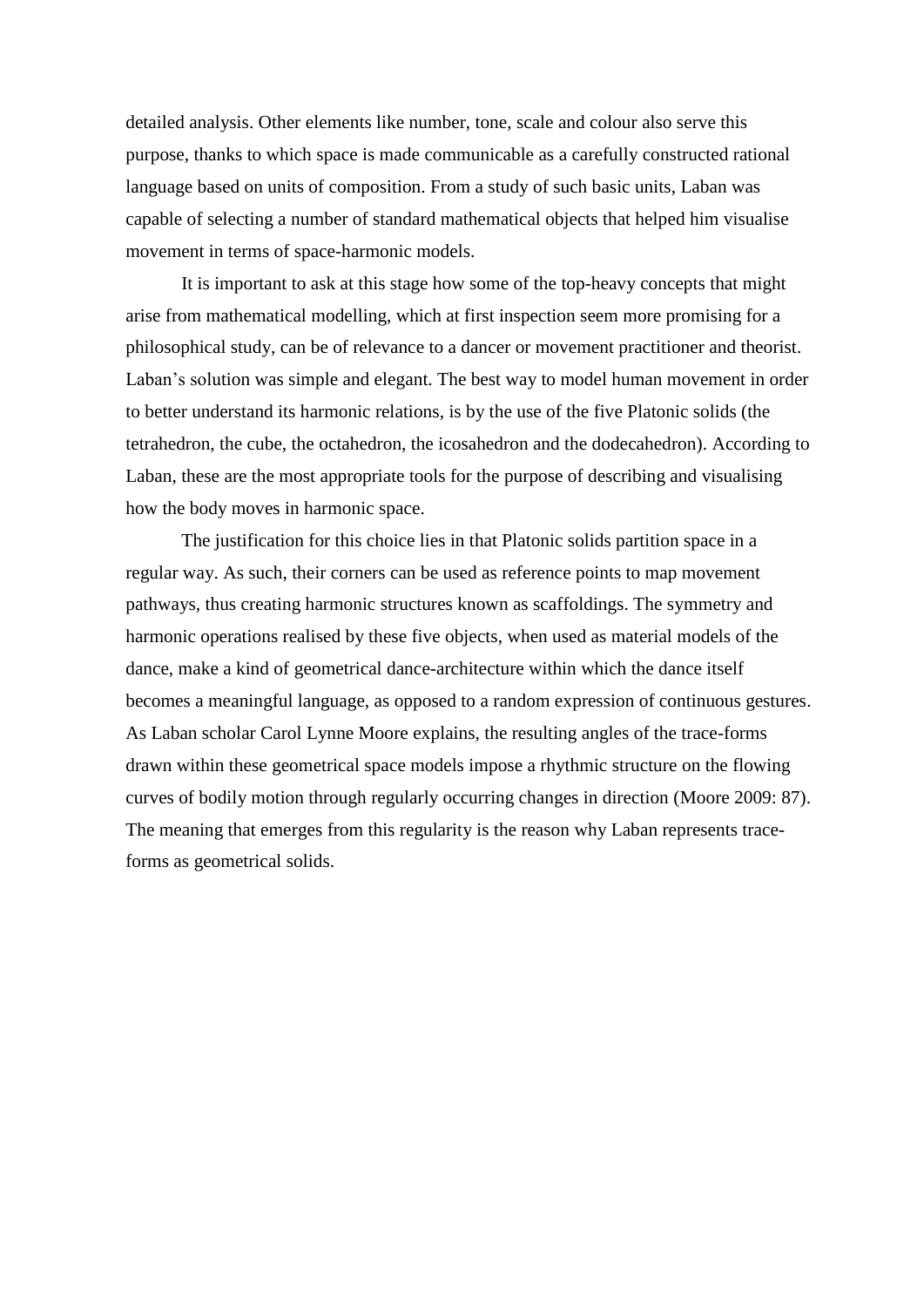

**Fig 1. Laban's 3D models of harmonic relation in his icosahedral model of the scaffold, his preferred model for human movement harmony. Courtesy of Laban Archive (NRCD, University of Surrey)** 

Finally, it is important to note that a fundamental distinction appears between different types of models in Laban's space analysis. As I have mentioned, Laban used solid geometric shapes as analytical models (his preferred one being the icosahedral model). He also made use of other shapes that are more dynamic in character, which helped him describe internal movements of an emotional or psychological type. I am referring now to the knot, inverted circle, and lemniscate models of the dynamosphere, which I will return to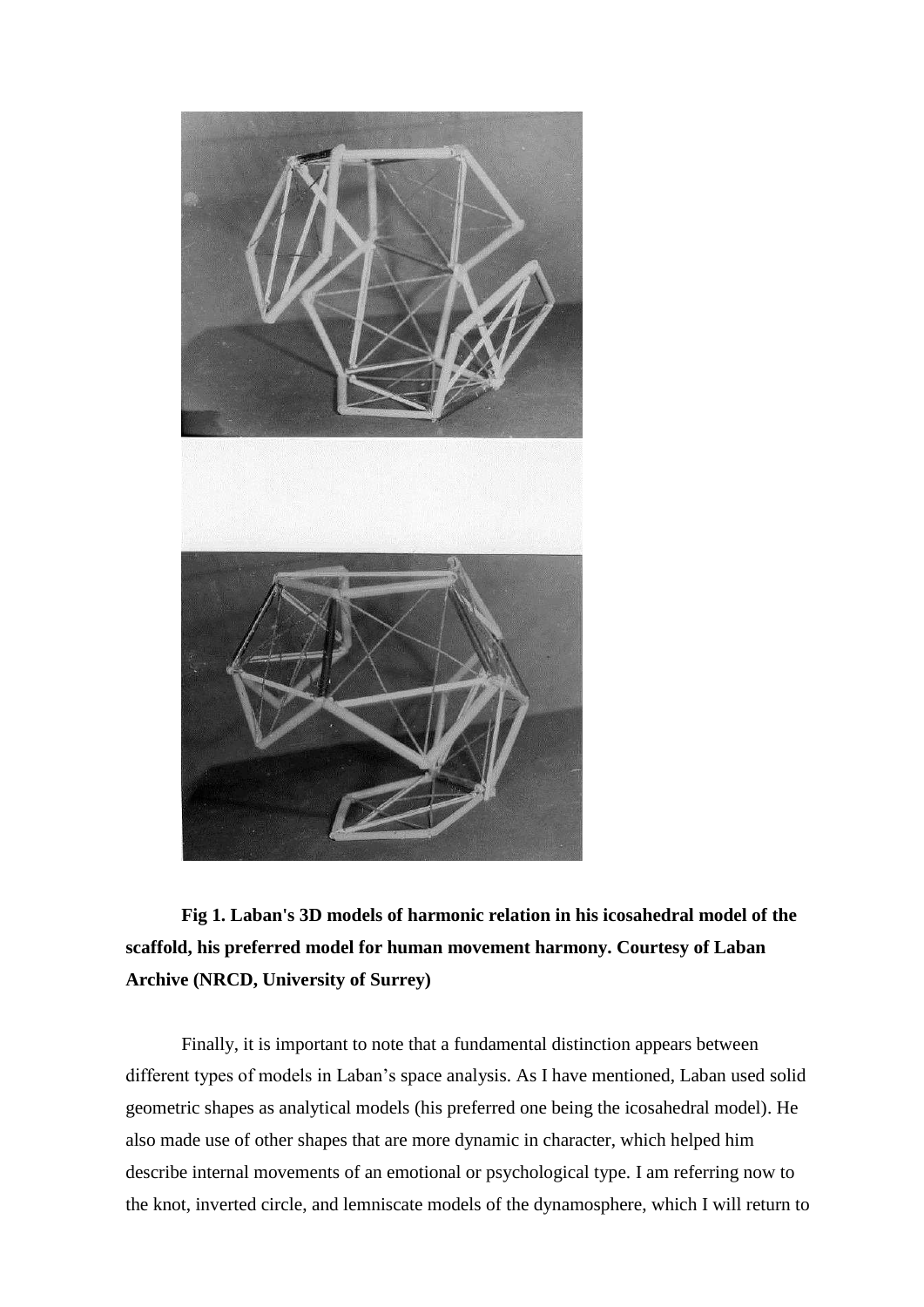in due course. Finally, there is yet another model in Laban's theory of space harmony, which hardly features in Laban training at all, and that is the spherical model.<sup>2</sup>

## The spherical model

 $\overline{a}$ 

In choosing to focus on the sphere, or the 'spheric form' (sic) of the scaffolding, I have purposefully chosen to discuss something I was not exposed to while undergoing Laban training many years ago, but which seems to me now almost inextricable from any Laban-based training. The question is: why has the sphere not featured more prominently as an object of analysis in Laban scholarship and training? One way of answering this question is by arguing that whilst the use of visualisations of Platonic solids and topological objects enabled Laban to construct a practical and didactic system for harmonic space analysis (namely choreutics), the object I have in mind serves a different purpose. My decision to focus on the sphere is key to uncovering a much larger conceptual framework in Laban's work; that is, choreosophy.

The sphere is both a physical and purely abstract dance-object for Laban. On the one hand, Laban explored real-life spherical models that enabled him to experience the dancing sphere as a material, visual and tactile space-form, as we can see from the photographic print featured below, which is part of a series of spherical studies contained in Laban's personal collection.<sup>3</sup> On the other hand, the spherical model provided Laban with more than a literal description of space. For a start, the spherical model is not only a conceptualisation of physical space, like the five Platonic solids. Nor is it a metaphorical model to describe inner movement, in the way Laban's topological models are. Neither of these models gives rise to any interpretational difficulties, not least because they are to be understood always in relation to real-life movement in space.

<sup>&</sup>lt;sup>2</sup> The spherical dance as choreographic notion was familiar to modern dance practitioners contemporary to Laban, who were beginning to make use of this particular movement-object in their choreographic practice. Worthy of mention in this context is the work of Grethe Wiesenthal in the early decades of the 20th century. Laban does not conceive of the sphere like Wiesenthal does, however, as a literal object. Laban did build real-life 3D models of this shape, as we have seen, but as I have also intimated throughout this paper, these materialised versions of the sphere are to be distinguished from the sphere as a fundamental form. This universal shape has no representation as a real papier-mâché version. Spherical dance in this sense remains for Laban impossibility, for the sphere in Laban's choreosophy constitutes the ideal of a double infinity.

 $3$  The spherical structures featured in this article are part of an undated series of black-and-white photographic prints depicting real models possibly made by Laban himself contained at the Laban Archive, National Resource Centre for Dance, at the University of Surrey (L/F/4/74-81).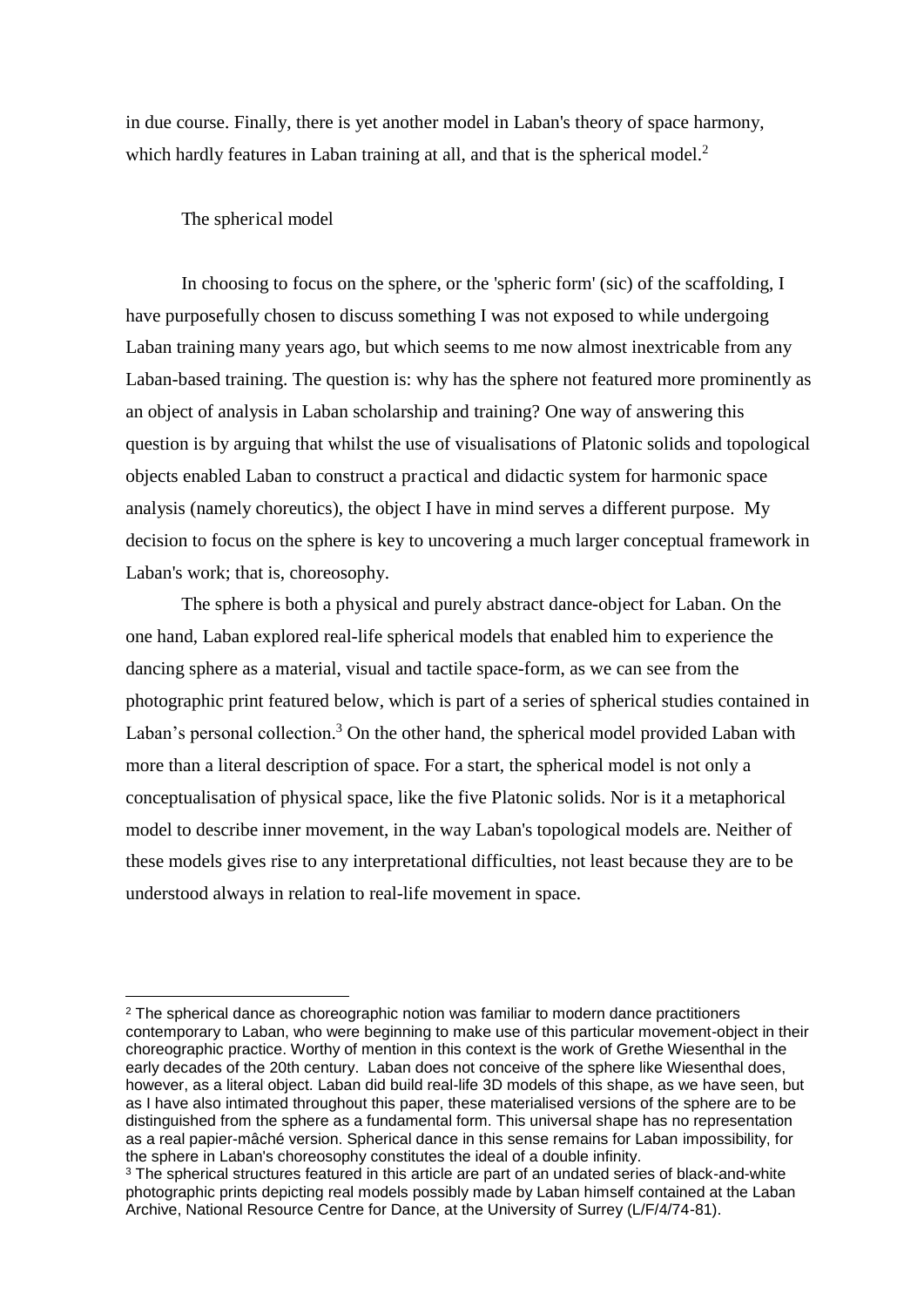

**Fig 2. 3D Spherical model by Rudolf Laban. Courtesy of Laban Archive (NRCD, University of Surrey)** 

As well as being a material object used for dance training, the sphere is also a philosophical object. Thus, the sphere features in Laban's writings as a concept that is primarily ontological: it addresses the question: what is the dance? Or rather, what does it mean to be in the dance? The sphere becomes a model of the subject, an individual 'I' that asserts itself in space as a moving self. Furthermore, the dancer in the sphere is contained via a chain of self-similar relations within larger spheres of movement. At the same time, the dancer in the sphere contains smaller spheres within its own sphere. In sum, the dancer is part of a multidimensional universe that links micro and macroscopic movement as part of the same continuum. Now then, before I go on to address the sphere as a choreosophical model, it is necessary to take a moment in order to discuss the spherical model as practical object in dance training.

Double infinity: kinesphere and dynamosphere revisited

Laban argued that the infinity of real-life human movement is twofold. He therefore wrote of a personal sphere, a space within one's own reach, which he conceived as the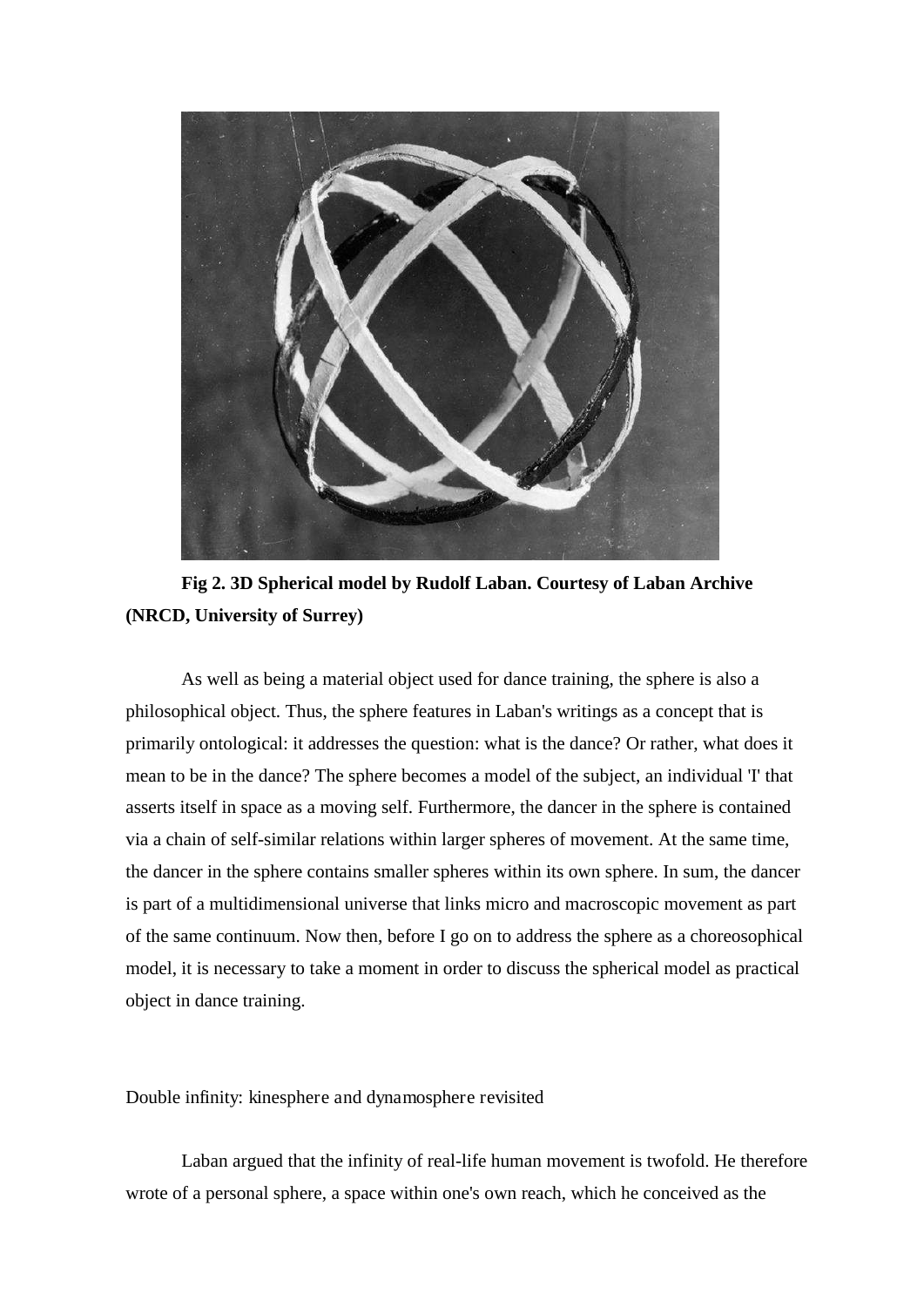totality of movement available from any given bodily stance. In his book Choreutics Laban described the so-called kinesphere as the 'sphere around the body whose periphery can be reached by easily extended limbs from that place which is our point of support or stance' (1966: 10). Laban explains that we are able to outline the boundary of this 'imaginary sphere' with our feet as well as with our hands. This constitutes an unchanging realm of movement. Thus, Laban explained that when we move out of the limits of our original kinesphere we create a new stance, and transport the kinesphere to a new place. In Laban's words: 'we never, of course, leave our movement sphere but carry it always with us, like an aura' (1966: 60).



**Fig 3. 3D model of spherical space harmony, by Rudolf Laban. Courtesy of Laban Archive (NRCD, University of Surrey).** 

 The kinesphere and any of the five solids Laban inscribed within it as smaller representations of harmonic space can all be extended or contracted by human volition. Whilst the basic properties of the kinesphere remain fixed in terms of a 3D orientational space available for the purpose of physical motility and locomotion, the kinesphere should be thought of, as Moore points out, as fluid and malleable, insofar as it can only be established by the dancer's motion (2009: 111). Thus the kinesphere can grow and shrink in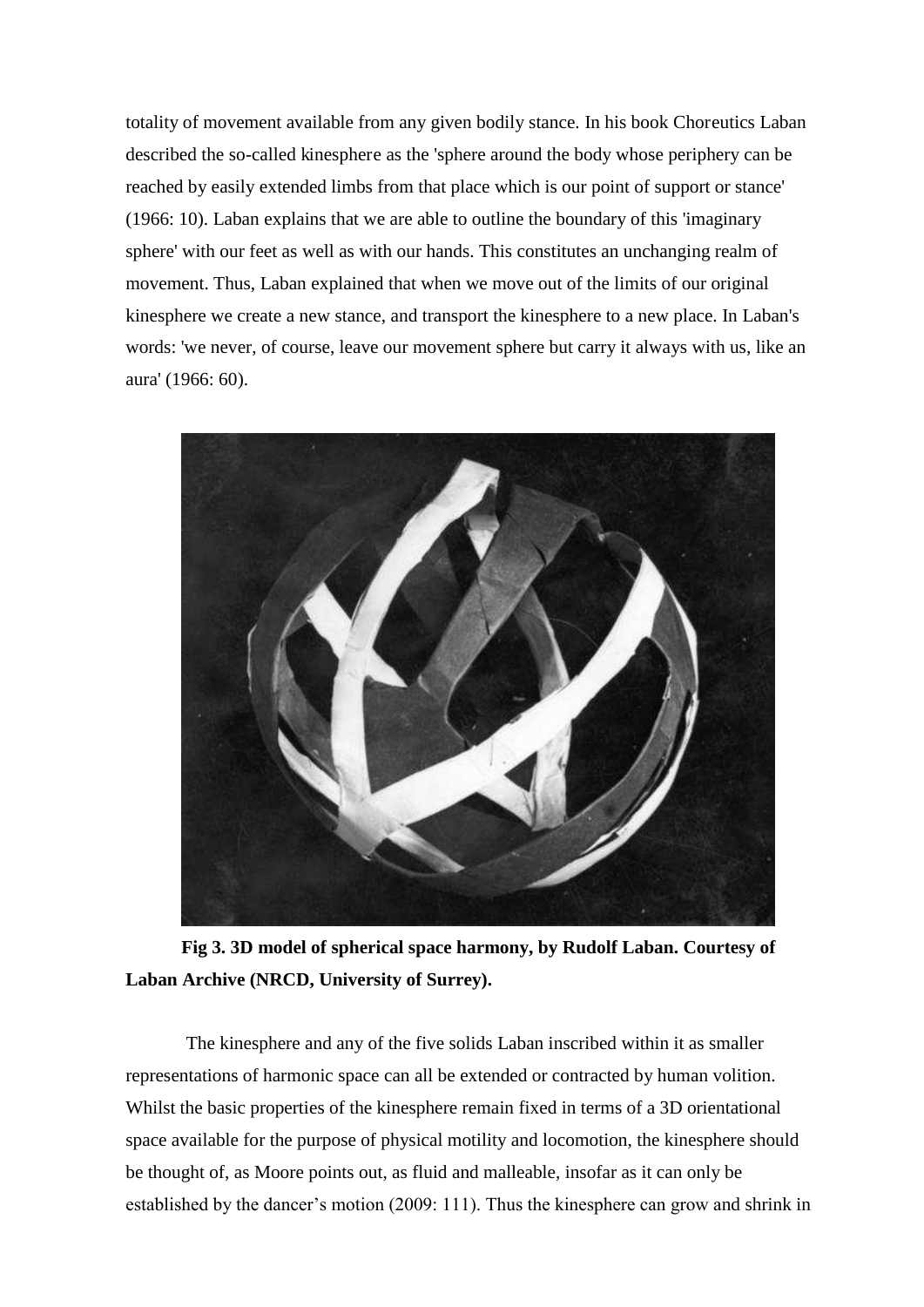size, depending on whether the dancer is using fully extended limbs. Likewise, it can be more disc-like than spherical in shape depending on whether the width of movement is limited. So while the potential kinesphere might be visualisable as a perfect sphere, the actual sphere is established by actual movement, or as Bergson puts it, 'by real motion that deposits space beneath itself'.<sup>4</sup>

Now then, although the kinesphere is a malleable object, it remains fixed throughout as the model spatialisation of a certain type of movement, which Laban called kinespheric. Kinespheric movement happens outside the body, as a representation of the body in volumetric space. This kind of movement can be given a numerical value, say in terms of bodily angles, steps, distances, and other discrete measurements. There is, however, an entirely different kind of movement, which takes place in an entirely different sphere, and which is constituted neither as outer-physical, nor as countable or measurable.

Laban argued that to understand human movement in all its complexity it is not enough to visualise it as physical bodily motion, but also in terms of inner movements, which are both mental and emotional. In addition to extending the body in space, Laban studied this inner sphere via his theory of efforts. This he called the dynamosphere. Thus, a movement is shown not only in the choice of a certain path (line) or the employment of a certain limb (body part), but is also characterised by the choice of what Laban called 'dynamic stress' (1966: 27).

Laban described dynamic stress as occurring in a way that cannot be understood in measures of extension: in other words, dynamic stresses are connected with one another by intensive relations and 'numberless transitory positions' (1966: 27). Dynamics stress is further understood in terms of nearness and farness from a given point, which is why it cannot be given a discrete numerical value. A dynamic stress might be said to 'peak' or 'decline', but not in terms of a specific degree or numerical value. Laban makes the distinction clearer still: 'our mental functions employs geometrical symbols to express orientation in [kinespheric] space, but generally our feeling does not comprehend living movement within geometrical plasticity' (1966: 88). In other words, feelings expressed in the dynamosphere are numberless and non-geometrical. They are, to put it in a language Laban was familiar with, topological.<sup>5</sup>

<sup>4</sup> Quote from Bergson's Matter and Memory, in Moore 2009:111.

<sup>&</sup>lt;sup>5</sup> In an unpublished essay contained in the Laban Archive entitled 'Topological explanations and qualitative aspects' (L/E/56/10) Laban argues for a topological movement observation, in which human movement at a kinetic and social level might be expressed using a topological approach, in terms of qualitative aspects and continuous change, as opposed to discrete and geometric aspects. For a discussion on Laban and topology, see Moore 2009; Salazar-Sutil 2010, 2011.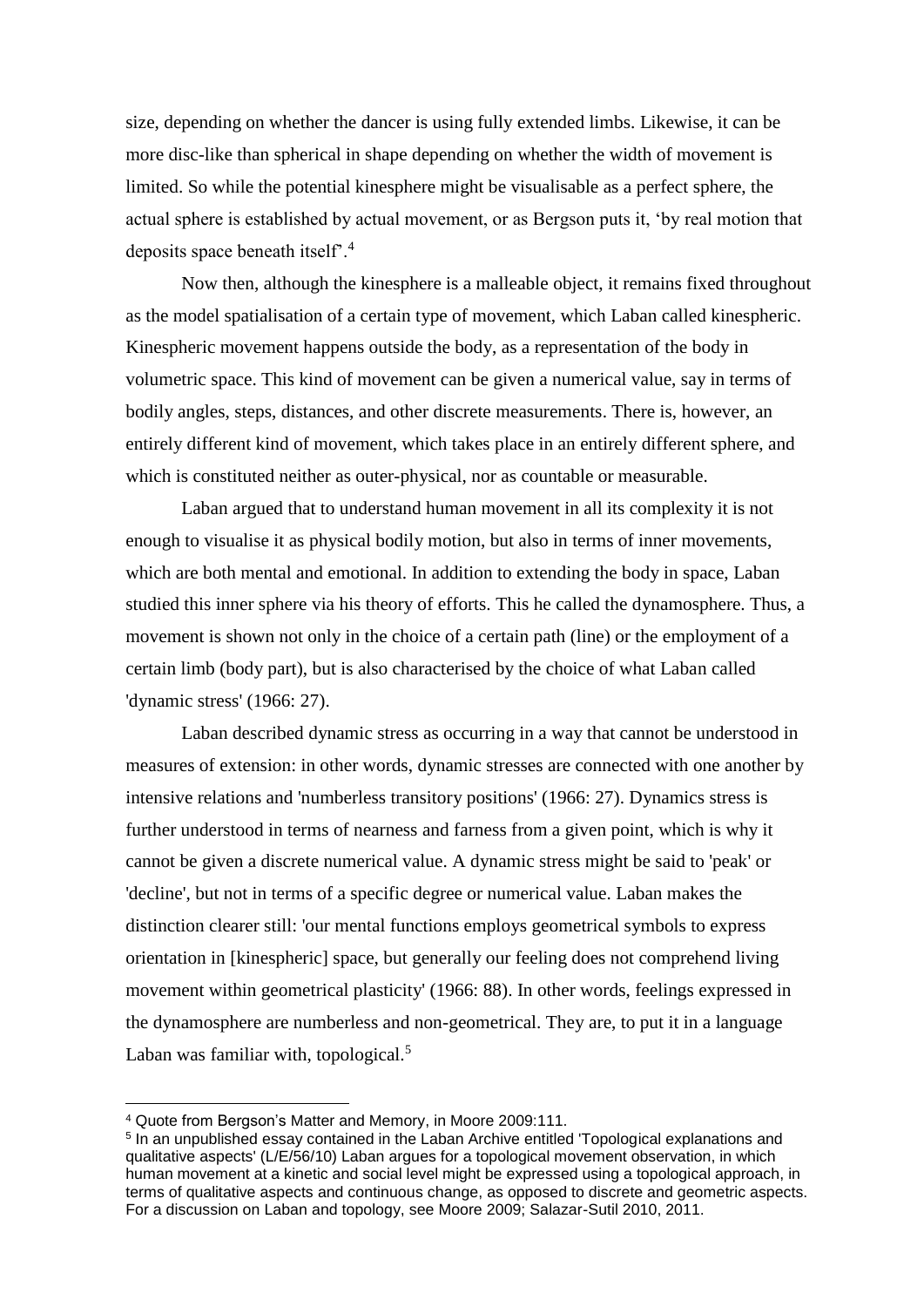In order to visualise movement of a dynamospheric character Laban used three basic models: the knot-form of the dynamosphere, the twisted circle form and the lemniscate form of the dynamosphere. In other words, Laban suggested that psychological forces driving human movement could be described within a spectrum of continuous movement. Rather than occurring, as kinespheric movement does, as fixed and separate positions in geometric space, dynamospheric movement occurs in terms of a continuous opening and closing of energy, as part of a chain of intensities that moves from the knot to the twisted circle.

These shapes, according to Laban, 'can be untwisted without being cut, and so have the possibility of evolving continuously in ever-new shapes' (1966: 96). To be more precise, physical movement occurring at a dynamospheric level implicate psychological forces that penetrate the emotional content of movement (1966:93), as a process of change from a stable shape (the knot) to a mobile shape (the twisted circle). Laban also identified the intermediate shape of the lemniscate band, which represents a model of psychological and emotional balance.

The use of the term topology might also be helpful to understand the dynamospheric properties of movement as recognising no difference between inner and outer regions of space, as well as the acentered nature of the dynamosphere. So whereas the centre of the kinesphere is singular, and it is located at the centre of the anatomical body, the centre of the dynamosphere is neither singular, nor does it correspond with the centre of the body. And whereas the kinesphere accepts this division given the boundaries and discrete divisions of the anatomical body, and while one dancer in the kinesphere will recognise a second one as its 'other', the same division does not apply at a dynamospheric level. This would mean that whilst two bodies cannot possibly share the centre of the same kinesphere, two bodies can indeed enter into the same dynamosphere, not least because emotions and psychological movements in human bodies do not recognise such difference. Instead, since dynamospheric movement is topological, two movements that seem different in kinespheric terms might be dynamospherically the same, as the same emotion might be turning one into another in continuous fashion. Within the dynamosphere, two or three dancers can be in fact one.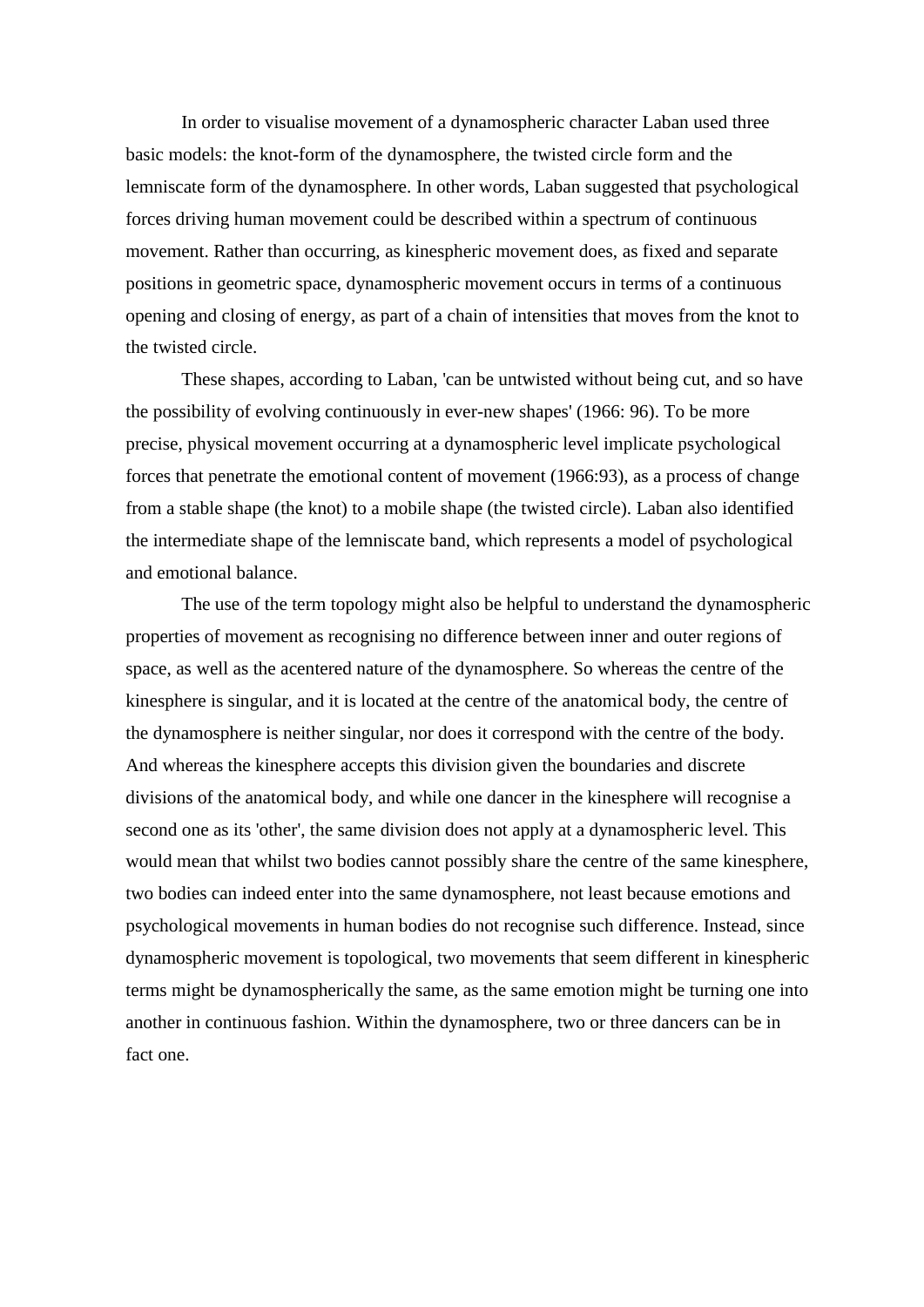

# **Fig 4. Laban sketch of human movement as dynamic stress. Courtesy of Laban Archive (NRCD, University of Surrey)**

The choreosophical model

 $\overline{a}$ 

Now then, there is a distinction to be made between the models described above and Laban's philosophical model of the sphere. Laban points to such distinction when he speaks of fundamental and non-fundamental form, which is the subject matter of an undated and unpublished paper by Laban entitled Choreosophy.<sup>6</sup> Here, Laban makes a key distinction between spatial form described as universals, which take form as closed circuits (circle, lemniscate and knot), and all other forms, which are secondary manifestations of the fundamental strain of energy in matter. Crystalline and solid forms are thus materialisations

<sup>&</sup>lt;sup>6</sup> The article in question (L/E/16/33), contained at the Laban Archive (NRCD- Surrey), is a handwritten document comprising 12 sheets, in which Laban discusses questions concerning space eddies and universal form (circles, lemniscates, knots). A further German text entitled Choreosophie (L/E/3/36), leads on to a discussion on the magic of the perception of relations in choreological space.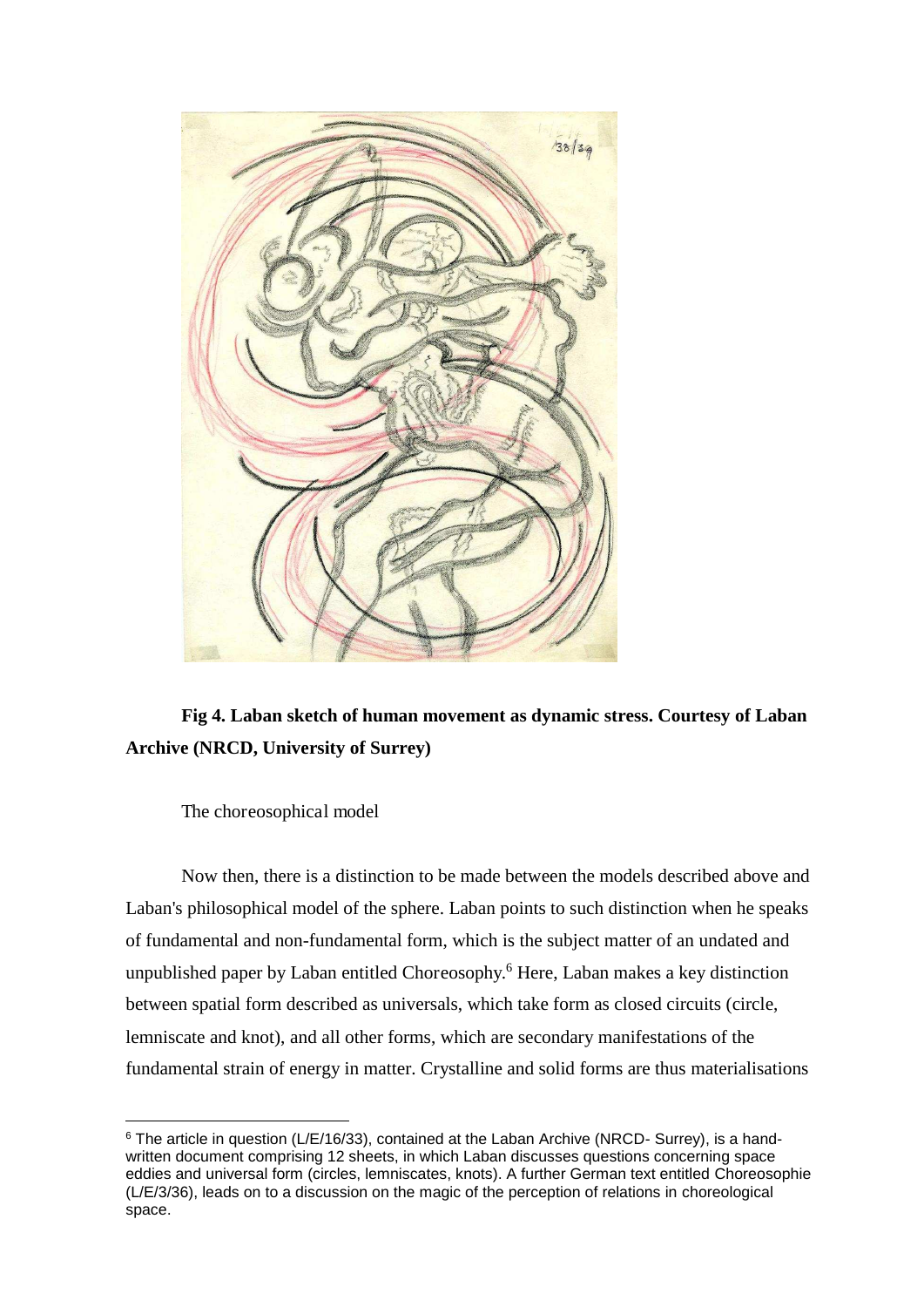of more universal forms of circular movement shapes. In other words, solid shapes describe movement as it becomes congealed in matter, in skeletal and mineral architectures, that is, in concrete bodies. Within these bodies remain fundamental forms of movement in the way of dynamic stress, which are emotionally and psychologically produced.

This would suggest that the shapes we draw based on space harmonic analysis are twofold: some relate to the materiality of movement, to the shapes created by our material or skeletal body in material space, and then there are other shapes, inner shapes, which relate to the fundamental character and dynamic quality of all moving bodies (organic and inorganic, material and immaterial). The most perfect of these fundamental shapes is the sphere. It is, therefore, iconic of a sense of totality, of completeness and perfect symmetry. For this reason, the sphere becomes for Laban a metamodel, within which all other models can be contained.

 The sphere visualises what the dancer is capable of being or the space he or she is capable of accessing. The shape, as Laban himself suggests in his piece Choreosophy, is 'compulsory and inescapable' (see footnote below). I would even add that failure to account for the spheric form of the scaffolding, or indeed any of the fundamental shapepatterns of dynamospheric movement (inverted circles, lemniscates and knots) means that the dancer remains divorced from a sense of his or her own unity with a fundamental aspect of dance-movement: which is, the power to integrate body and mind, physicalisation and ideation, energy and matter. By neglecting these perspectives we run the risk of forgetting that the dance, at least according to this reading, is a synthesis between embodiment and something else that lies within and also outside the body. It is a unity with the field of energies that moves life itself.

## Choreosophy: some working definitions

 $\overline{a}$ 

Laban explained in his posthumous book Choreutics (first published in 1966) that the nearest term to describe the essential ideas of his work is choreosophia, an ancient Greek word which stems from the ancient Greek words choros (meaning circle according to Laban) and sophia (meaning knowledge or wisdom).<sup>7</sup> This wisdom of circles or 'choreosophy' becomes the trunk in a tree-model system from where three main branches of

<sup>&</sup>lt;sup>7</sup> From meaning a circular dance, the word choros has been more generally used in modern Greek to refer to dance in general. Laban is referring here to the ancient use of the Greek word to refer to a choral dance, which as I already pointed out, was circular in shape. See Laban's Choreutics (1966: vii).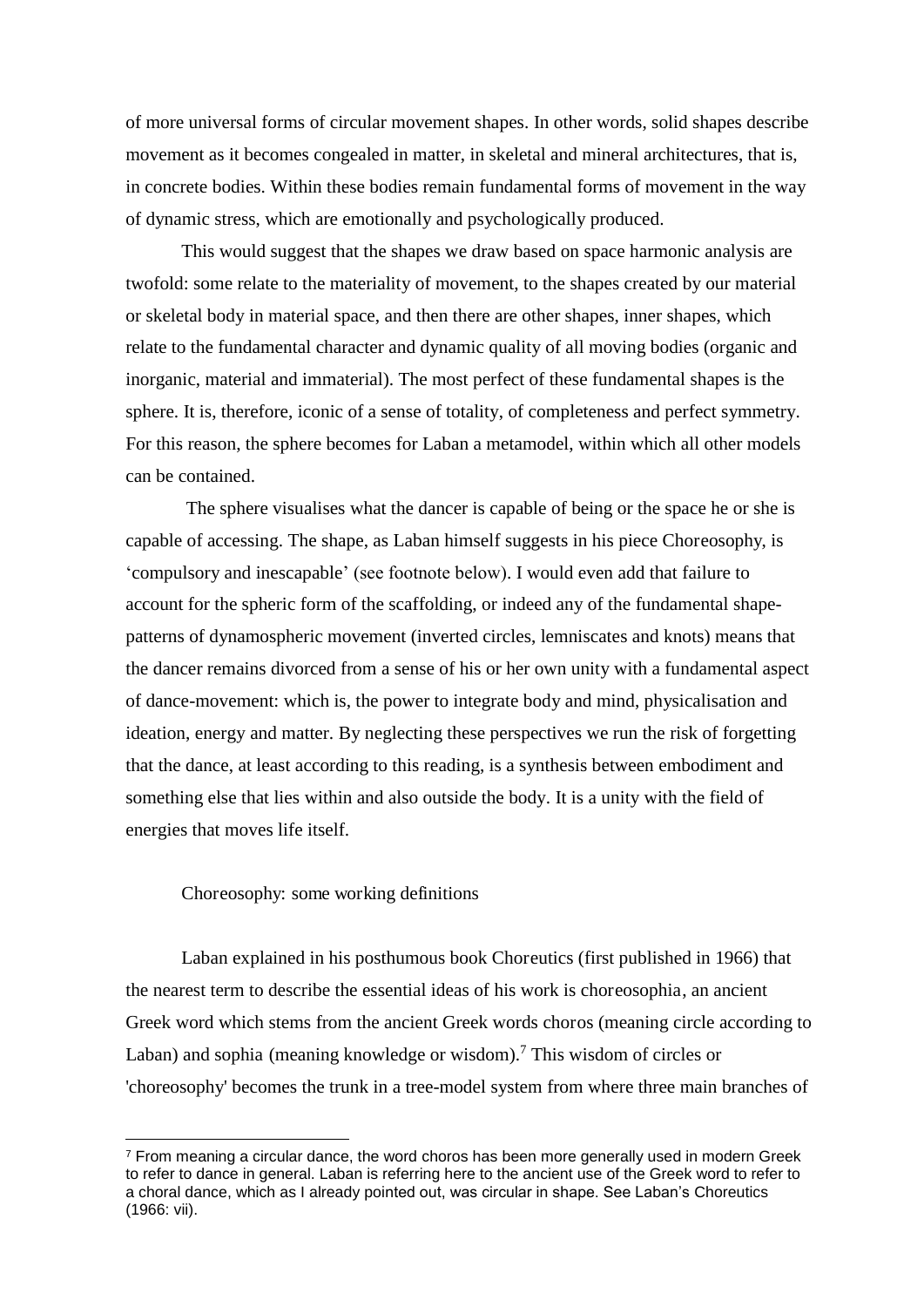Laban scholarship might be said to stem, namely: choreography (any form of writing or inscriptional form of movement, particularly notation), choreology (general scientific study) and choreutics, the practice-based study of the various forms of harmonic movement.

Although Choreutics remains one of the seminal writings on space analysis, Laban had proposed the term in question as early as 1920. Furthermore, he continued to use it and develop the term until his death in 1958. In his first book Die Welt der Tänzers (1920: 13- 14), Laban writes that choreosophy is grounded on a comparative study of myth, ritual and philosophy, particularly the Pythagorean cosmogony described in Plato's Timaeus, the beliefs of the followers of Dschella-eddin-Ruminu (the son of the founder of the Sufi order of the dancing Dervishes); the educational rituals of Confucius (particularly insofar as they have a marked leaning towards dance) and Nietzsche's view of the dancer as a complete being in his Zarathustra.<sup>8</sup>

In a 1996 lecture delivered at the Laban Guild, Laban scholar Valerie Preston-Dunlop described choreosophy as an evolving idea in Laban's thinking focused broadly round the 'wisdom of dance... which looks at the traditions and even the magic of dance'.<sup>9</sup> Choreosophy, according to this author, 'is all things to do with what Laban sees as the participation of the soul in dance over the ages, which you might call history, philosophy and ethnographical studies of dance'. Vera Maletic agrees with this author in saying that choreosophy is an evolving concept, which is why she highlights Laban's shifting definition of the term throughout the 1920's as the beliefs and assumptions of the dancer in the spiritual content of the dance (1920); the knowledge of the spiritual relationships of the dance content (1927), and the theory and aesthetics of the new dance and dance education  $(1929).$ <sup>10</sup> Clearly, the meaning of the term remains contested even for Laban himself, let alone the different schools that have taken up his work over the years.

Miriam Muñiz-Huberman joins this debate in order to argue that choreosophy is 'the idea that dance has a philosophic aspect which puts the human being in contact with nature, life, and the core of all being'.<sup>11</sup> This author adds that choreosophy consists in a

<sup>8</sup> Laban expands his views on the complete being in Nietzsche's Zarathustra in an unpublished article entitled Was war Nietzsche? (What was Nietzsche?) contained in Laban Archive (L/E/26/7). <sup>9</sup> The above quote is a transcription from a recording of a lecture by Valerie Preston-Dunlop, given at the Laban Guild Annual General Meeting, in March 1996 held at the Laban Centre for Movement and Dance. The recording is available from the NRCD's Core Audio Collection, Laban Archive (XZA/35).

<sup>10</sup> Quoted in Valerie Preston-Dunlop's Dance Words (1995: 614-5).

<sup>11</sup> Ibid. 615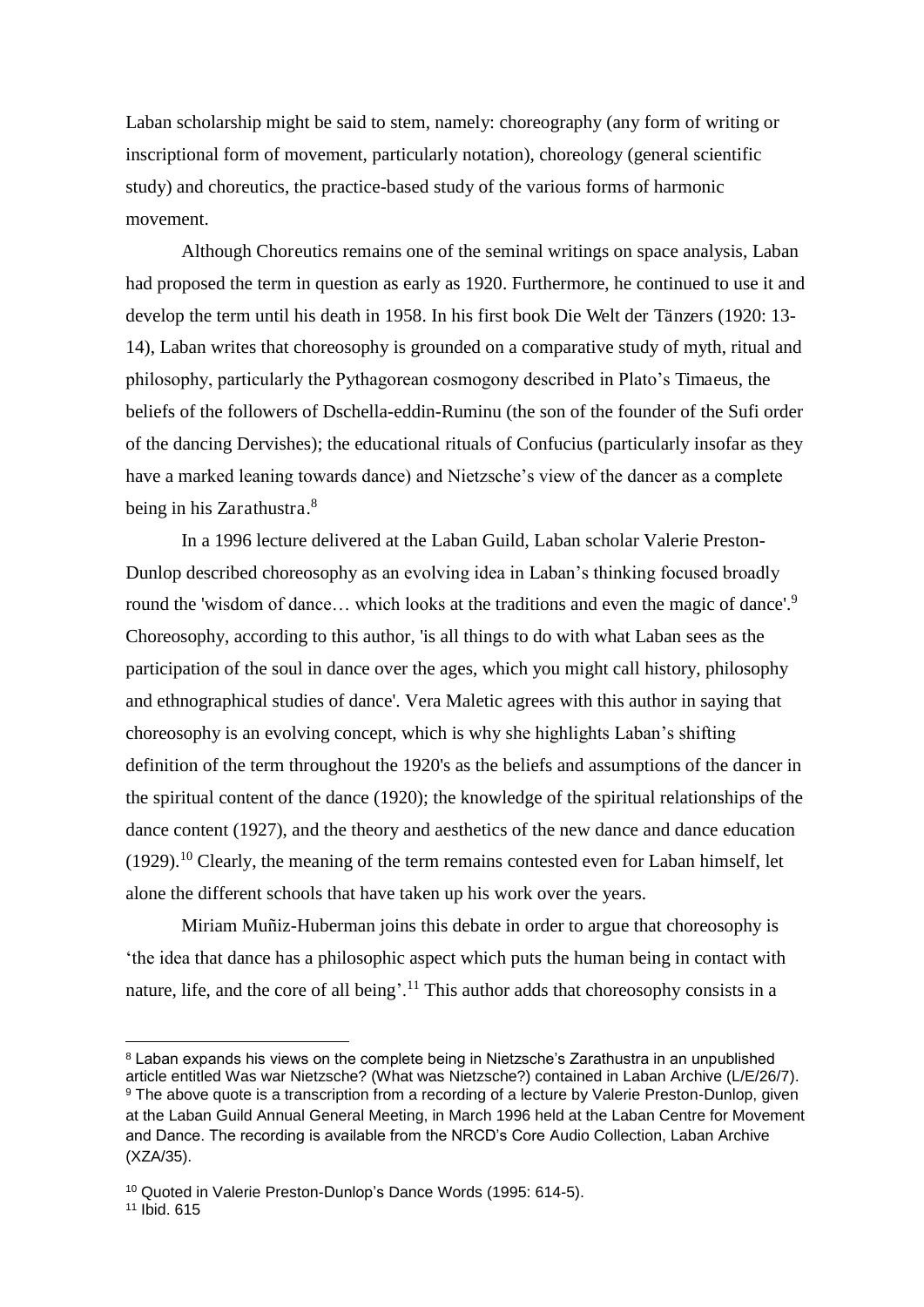'reverence to nature and life as the origin of dance, faith in the spiritual, healing and creative powers of dance, capacity of dance to integrate and bring wholeness […] and a mission to the spiritual development of the individual and to the creation of a new social order'. 12

Laban's private collection, housed at the National Resource Centre for Dance at the University of Surrey, presents a particularly vivid picture of the evolving scope of Laban's choreosophical perspectives, particularly in the last decades of his life. From the late thirties and up until his death in 1958, the period during which he was resident in Manchester and Addlestone (Surrey), Laban wrote prolifically on the subjects of philosophy and choreosophy. Choreosophy relates in Laban's late research not only to an ancient wisdom, and not just to a wisdom steeped in neo-Platonic, hermetic and Jungian ideas of the soul, as previously thought. Rather, choreosophy becomes increasingly an exploration of a contemporary ontology of the dance. Choreosophy becomes a living philosophy told by the material, moving, and thinking body. Its understandings are obtained not through philosophical analysis and reflection, but through artistic research, and via the use of material techniques, mediating technologies and creatively devised methods for the empirical and experiential analysis of human movement.

## Choreosophy and contemporary philosophy

 Plenty has been said about the influence of ancient Greek philosophy and cosmology in Laban's thinking,<sup>13</sup> particularly in terms of a philosophy of space that draws on the idea of cosmic harmony as put forward by Pythagoras, Plato and Neo-Platonism. For the purpose of this analysis, however, it is perhaps more useful to make connections between Laban's thinking in his later years and contemporary philosophies of movement. Of particular interest is Henri Bergson's proposition that movement is an extension of being itself. In his 1946 book La Pensée et le mouvant (translated as The Creative Mind, 1992), Bergson takes a distinctly graphic approach to the study of duration as movement by providing graphic illustrations of what he calls 'movement-images'.

<sup>12</sup> Ibid. 615

<sup>&</sup>lt;sup>13</sup> For a study of Laban's cosmology and its relation to Greek philosophy see Gordon Curl's Philosophic Foundations (1966-69), a series of articles published in the Laban Guild Magazine, which constitute perhaps the most exhaustive study of Laban's philosophical foundations in Classical Greek thought. Valerie Preston-Dunlop and Anna Carlisle have addressed this more recently in the DVD Living Architecture: Rudolf Laban and the Geometry of Dance (2008).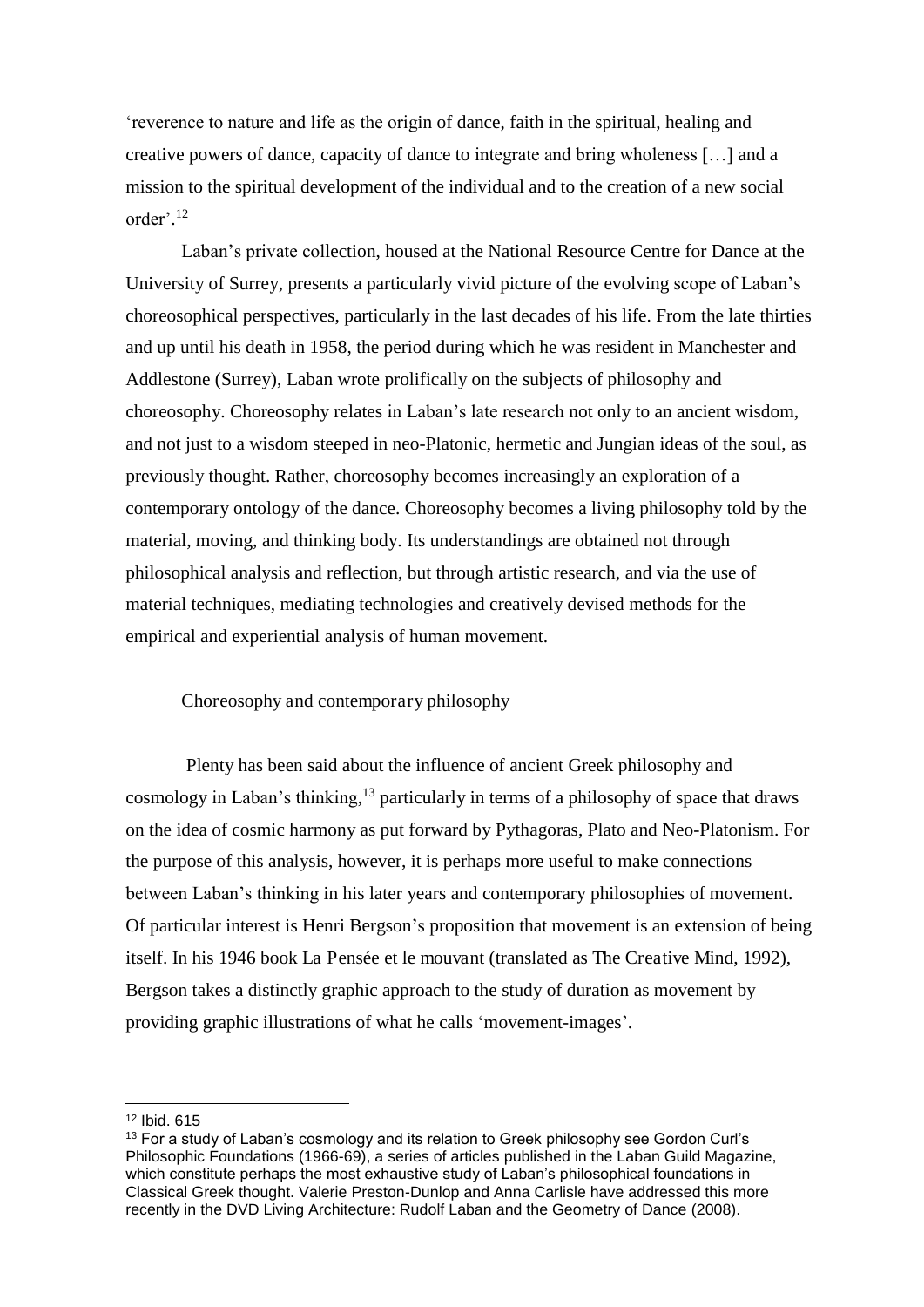Bergson's third movement-image, that is the elastic band, is of particularly relevance to Laban's own thinking. Bergson tells his readers first to contract the band to a mathematical point, which represents 'the now' of our experience. He subsequently asks his reader to stretch this band to make a line growing progressively longer. He warns his reader not to focus on the line but on the action it traces, in other words, he focuses the attention of the reader on what Laban calls a trace-form. Bergson writes that if we can focus on the action of tracing, then we can see that the movement (which is duration) is not only continuous and differentiating or heterogeneous, but also indivisible (1992: 165). Bergson notes that we can always insert breaks into the spatial line that represents the motion (this would constitute an analytical approach Laban-style), but the motion itself remains indivisible.

Like Laban's choreosophical understanding of the ontology of movement as a living energy; an energy that in its universal form ultimately escapes analysis, Bergson concludes from this practical and graphic experiment that there is always a priority of movement over the things that move. Ultimately, the thing that moves is an abstraction from the movement. Bergson's theory of movement-images, which is subsequently taken up by Deleuze in his book Cinema 1: The Movement-Image (2005), proposes a combination of visualisation and movement as part of a proprioceptive study of the philosophy of movement and movement visualisation, in a way that is well tuned with Laban's space theory. For Bergson, however, the elastic band is a more exact image of duration. This said, the image of the elastic is still, according to Bergson, incomplete. No image can represent duration for Bergson. An image is immobile, while duration is 'pure mobility' (1992: 165).

Laban's late choreosophical beliefs are likewise involved in a philosophical argument on the idea that movement not only goes beyond analysis when occurring in its pure form, but that it emerges from a meaningless and unknowable void as an event in itself, ex-nihilo, a creation out of the Nothing. In Lisa Ullmann's 1984 collection of unpublished drawings by Laban, entitled A Vision of Dynamic Space, Laban writes that the dance-movement is a creation 'out of the dark, out of nothing' (1984:76). The trajectory of his ideas move from a sense of harmonic space derived from solid geometry to a mathematical notion of null space, a space where all positive and negative charge exist in equal measure, thus cancelling one another.

All things are astonishing appearances- out of nothing. Power of life and action comes out of this hidden homeland, creating presence. The words of a line are learnt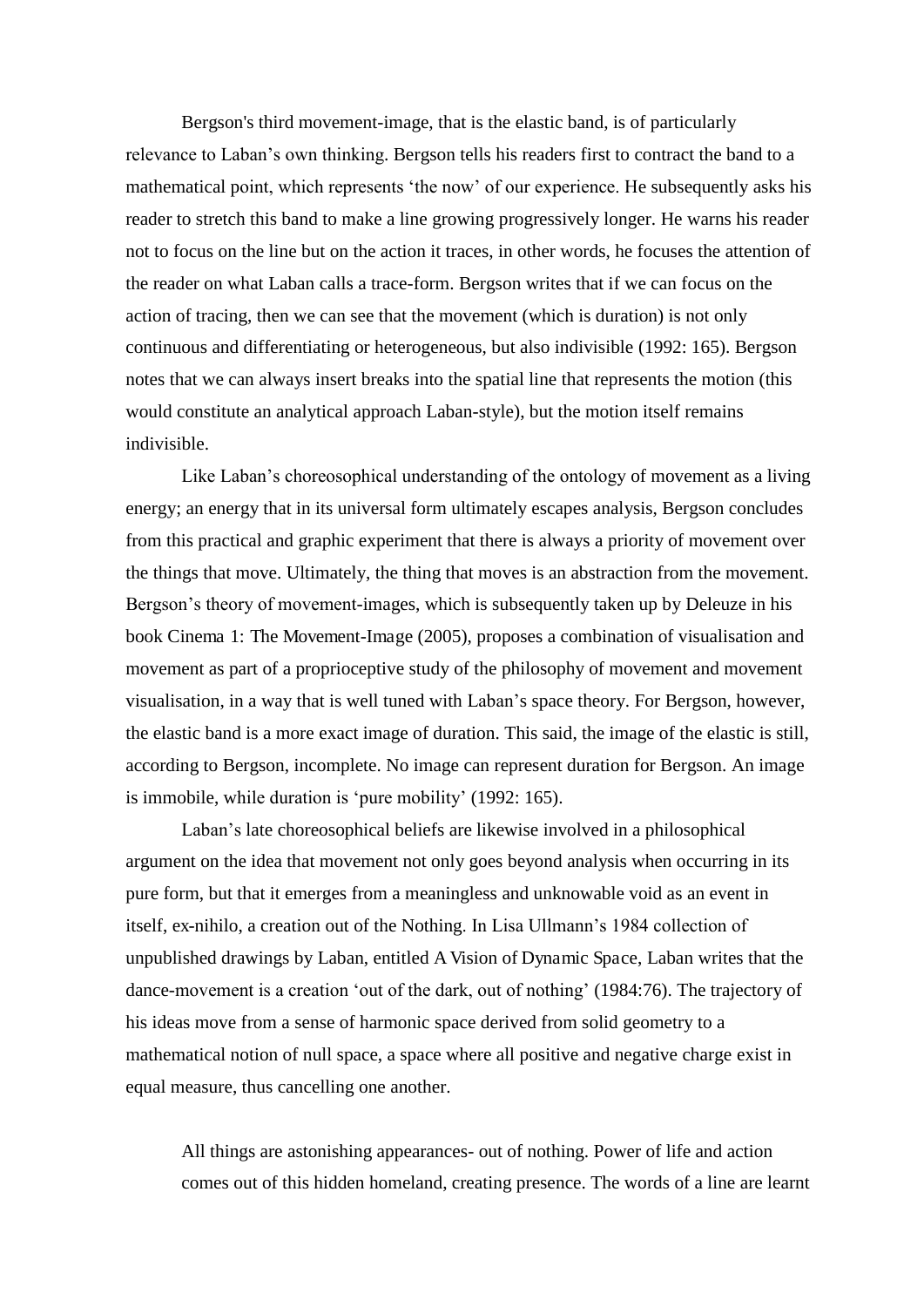from a book. But they must be relegated first into the unknown to gain the power of presence when they are finally pronounced. Speech is a garment, a vestment of the wordless preconception of the meaning of the word. (1984: 76)

Laban's belief in this null space from where the creative presence of words, and presumable also dance-languages emerge, brings him surprisingly close to Alain Badiou's ontology of being and the event.<sup>14</sup> One could argue that Laban's later writings promote a secular theory of space harmony, a negative cosmology that sees movement as a life-giving event out of nothing, or what Laban calls the Nothing.<sup>15</sup> In this sense, at the heart of the choreosophical conception of movement proposed by Laban is the idea that movement demands a different ontology, whose being is not necessarily upper-cased, in the way a universal agent might be. In other words, it is not a supreme and causal Being, the Prime Mover or Unmoved Mover of Aristotle's theology. Rather, this ontology is multiple and ever-changing, which would suggest that dance can be described as the production of embodied thoughts that are always part of a larger and open-ended human initiative that is never free from choice, contingency, the limits of our material resources, and the arbitrary processes of culture and history.

<sup>&</sup>lt;sup>14</sup> For a discussion of Alain Badiou's notion of the event as an emergence out of nothing, and his theory of being qua being in relation to Laban's choreosophical thinking, and more contemporary performance art theory, see Salazar-Sutil Theatres of the Surd: Mathematical influences in European avant-garde theatre (1890-1980).

<sup>&</sup>lt;sup>15</sup> In a number of unpublished papers and notes housed at the Laban Archive at the University of Surrey (L/E/23/42, L/E/24/16, L/E/25/24), Laban speaks of the Nothing, or nothingness, as the ultimate source from where movement derives, and which is spaceless and timeless, neither inside nor outside. Laban speaks of 'the contemplation of movement by itself and for itself'. This movement qua movement, shows a relation between Laban's thinking and contemporary philosophical ontologies on being out of nothing, or the event of being in-itself, as noted above.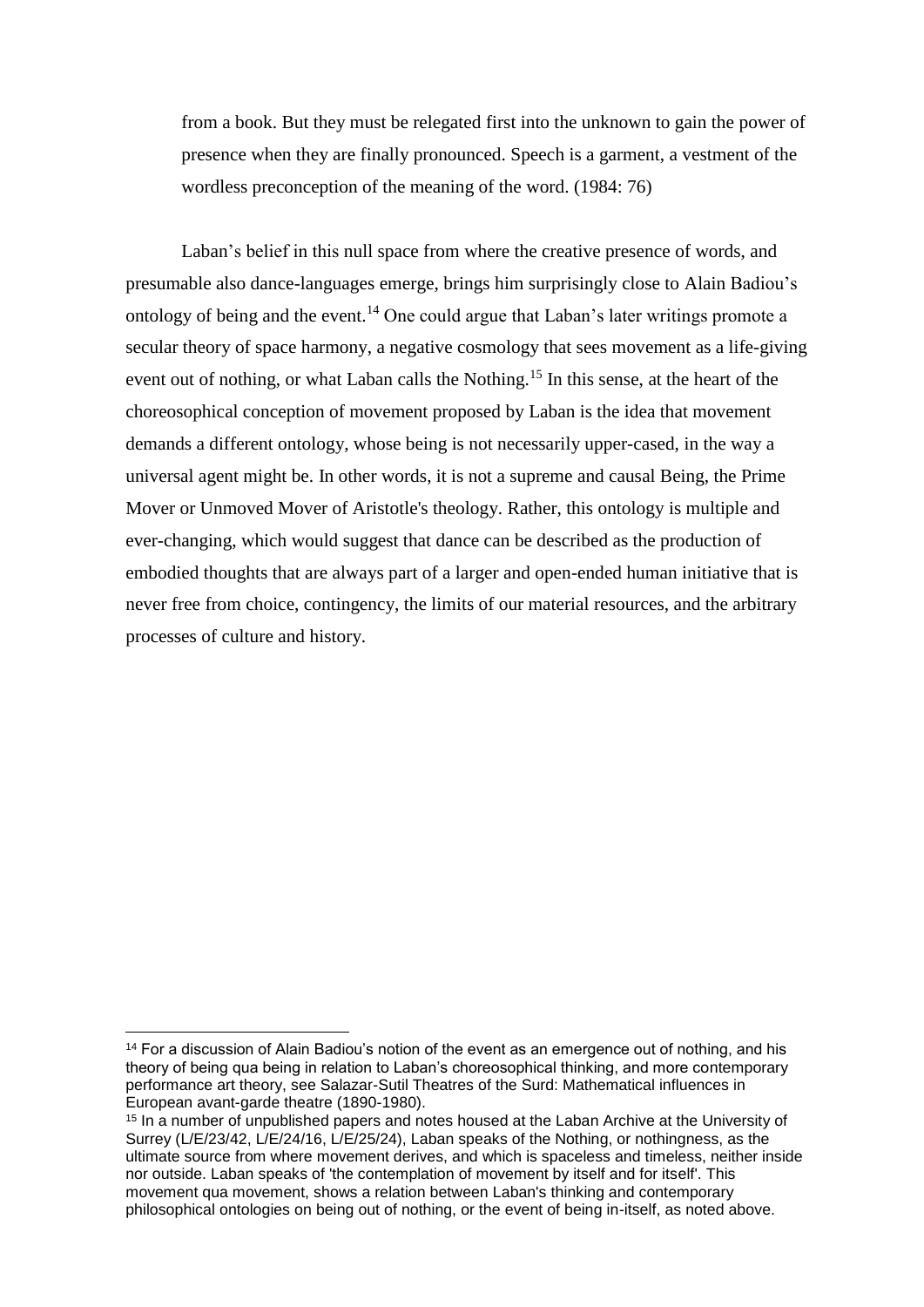

## **Fig 5. Sketch by Rudolf Laban showing the crystalline form of a human figure inside a sphere. Courtesy of Laban Archive (NRCD, University of Surrey)**

Finally, Laban's theory of spherical movement resonates in a graphic way with a contemporary thinker like Peter Sloterdijk, who has proposed a 'theory of spherology' (2005), by virtue of the fact that one sphere (whether social, political or cultural) is generally conceptualised as residing inside another, which will in turn be contained within an even larger one. This Russian doll logic of spherical space constitutes a self-similar, inter-dimensional and co-extensive continuum, such that the relation between centre and circumference, inner and outer space, remains across many scales and dimensions. Sloterdijk's spherical ontology facilitates the fractal sense in which entities are constituted in relation to other entities, as overlaps, couplings, concentric arrangements, shared globalities.

This idea assumes in a more practical sense the movement-image of a sphere, whose opening also demands a closing. 'Being-in-the-sphere', writes Sloterdijk, 'is exactly this movement; it is the formatted ek-stasy of being outside of oneself but never immediately in the Whole' (2005: 232). Laban's metamodel is not all dissimilar: it also constitutes a paradoxical association between inner and outer, and a kind of 'formatted ecstasy', that connects the dancer to macro and micro scales of movement. It constitutes the multiplicity of being human in-motion, where one movement can start a chain of movements at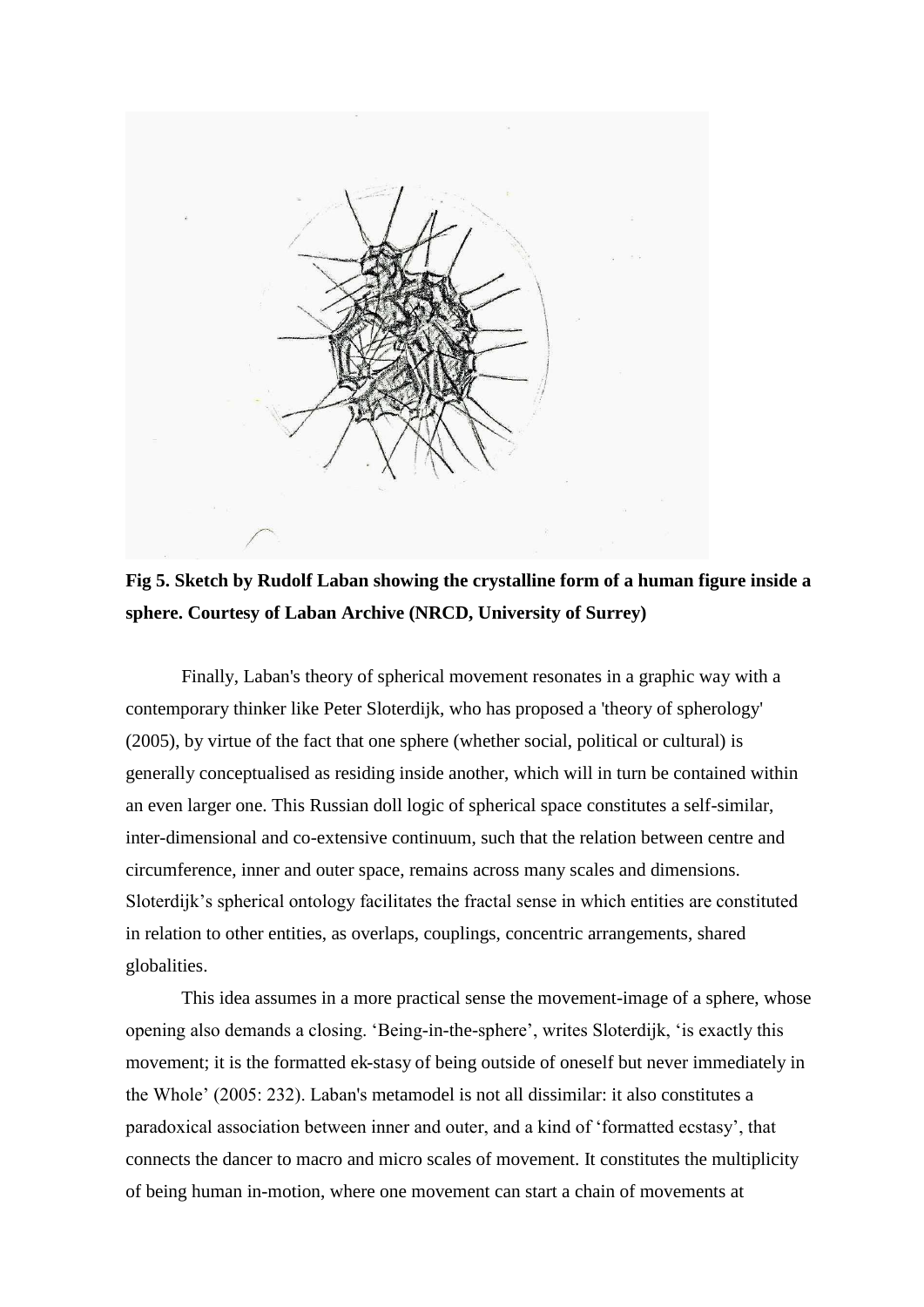different scales, and which, when extended infinitely, make up a universal sphere of movement.

These new areas of choreosophical investigation suggest Laban's choreosophical perspectives are considerably more relevant as a contemporary ontology of the dance than previously thought. Unfortunately, as the connection with these thinkers lies outside the remit of this paper, it is perhaps worth addressing a question more pertinent to a dance studies approach: namely to what extent is Laban's spherical model a satisfactory explanation of this new ontology of movement, one that is simultaneously cosmological and practical in scope? What value do such ideas have for the theory and practice of dance, for its scholarly study, or for altering popular conceptions of this art? Finally, what roles do graphic methods and mediated thought play in the development of an understanding of dance ontology as 'material thinking' (Carter 2004) which is an emergent trend in more recent theories and practices of creative research?

The mediating eye: visualising the wisdom of circles

 $\overline{a}$ 

To answer this question, let us return for one moment to Laban's own definition of choreosophy as an ancient wisdom of circles. Equally old is the idea of the circular dance space and the circular dance, both of which create an ordering relationship between body and space, which takes us back to ancient Greek choruses and circular ritual dance.<sup>16</sup> The relationship carries a timeless link between the dancing body and its relationship with space, which is a question modern space theorists and theatre architects contemporary to Laban also addressed in relation to a spherical model.<sup>17</sup>

<sup>&</sup>lt;sup>16</sup> Likewise, it is no coincidence that the shape of Shakespeare's Globe matches the shape of the Greek orchestra. The Globe is, from a geometrical point of view at least, a 3D orchestra. It is a sphere, and for good reason. The well-known dictum 'All the world's a stage' demands that the stage take on the shape of the world, that is, a globe. Although we are now in a different orbit altogether, that of the theatre, it is worth focusing on this notion of self-similarity across disciplines of the performing arts, which the Globe neatly illustrates. Theatre is hereby proposed as a smallscale version of a larger world, which resides within an even larger sphere without. It is a stage insofar as there are many stages of spherical spatiality in an interleaved chain: individual spheres (performers), are contained within the theatre sphere (the Globe), which is in turn contained within the sphere of the theatrum mundi (the World).

<sup>&</sup>lt;sup>17</sup> In 1924 Bauhaus artist Andreas Weininger came up with the idea of a spherical theatre that would be home for a new mechanical and abstract spatial and movement art. Weininger was hoping spectators would find themselves in a completely different relationship to space, in place of the one encountered in a conventional proscenium stage theatre. 'Because of their all-encompassing view', wrote Weininger, '[spectators] find themselves in a new psychic, optical, acoustical relationship; they find themselves confronted with new possibilities for concentric, eccentric, multidirectional, mechanical space-stage phenomena' (in Gropius 1961: 89). Thus, the spherical theatre sought to challenge the conventions of audience perspective and perception found in conventional theatre architecture. The purpose of the spherical theatre, according to Weininger, was to 'educate men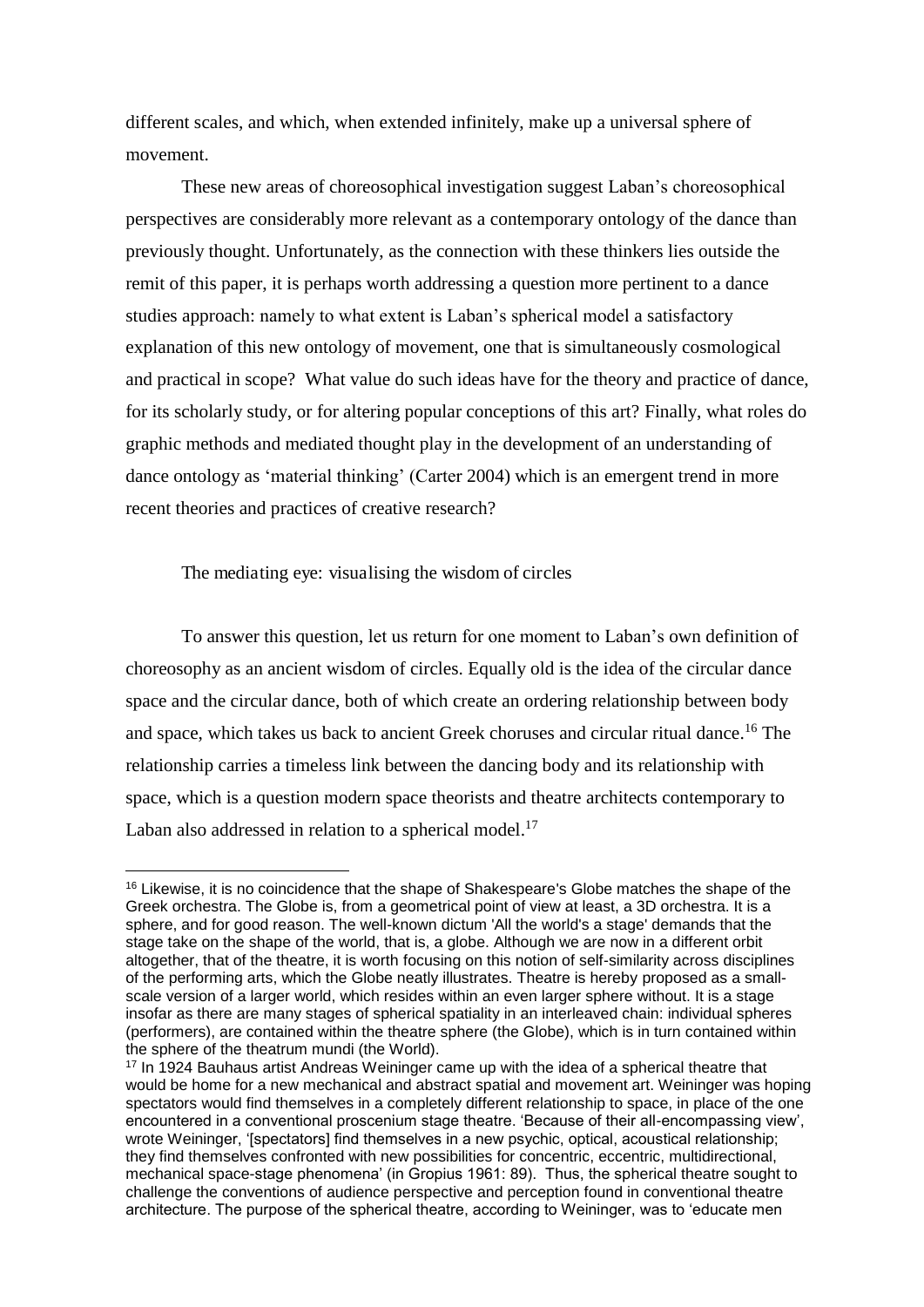As Moore explains, a graphic approach to Laban (particularly via his drawings) allows us to understand this work as the systematic examination of the 'relationship between bodily range of motion and the types of designs a dancer can trace in the surrounding space' (2009: 46). By drawing and constructing 3D models of solid geometrical spaces Laban could understand empirically this essential relationship, particularly in terms of an interplay between the actual body and the virtual space it traces in movement. Dance is an understanding of space not as pure abstraction, in the way mathematics or philosophy might conceive of space, but as a tactile and sensory experience. As Moore points out, the regular and irregular polygonal shapes made up in the canvas of space by the moving body are not merely static entities but the culmination of carefully selected actions that impart form to the chosen medium (2009: 52). Media and materiality are necessary in creating this defining relationship.

The relationship between body and mind becomes integrated and synthesised in the choreutic and choreosophical perspectives, via a proprioceptive and synesthetic eye. In other words, we integrate body and mind by activating a way of seeing that captures movement in a multisensory way. This eye must be opened to understand space harmonic relations not only in the mind, so that this understanding is not only visualisable as abstract thought, or as an idea projected in the mind of the dancer. This eye must be opened to capture movement as a tactile and experiential sense. It is an eye that cannot be opened via the medium of the anatomical body, but through a technique and a technology. It is therefore an artificial and mediated eye. Thus, two important processes need to be put in place for dance-movement analysis to occur. Firstly, the body needs to be mediated by a technique or some formalisation of bodily patterns. And secondly, the analysis itself needs to be mediated by a technology of visualisation, which enables the researcher to capture movement as analytical data.

What Moore writes in relation to the function of live drawing and drawing in general, namely that it can be seen as an important tool in Laban's theoretical study of dance and movement (2009: 57), is relevant as much to drawing as any other medium of graphic analysis, including photography cinema, and in more current technological variations, digital video, computer animation and interactive vision technologies. Although many of these technologies were not available to Laban, he made extensive use of drawing,

through the creative play of new rhythms of motion to new modes of observation, to give elementary answers to elementary necessities' (in Gropius 1961: 89). The changing relationship between spectator and space in this spherical theatre, which also features as a changed relationship between character and dramatic logic in Witkacy's notion of the 'spherical tragedy' (Salazar-Sutil 2011), is again a key notion of Laban's choreosophy.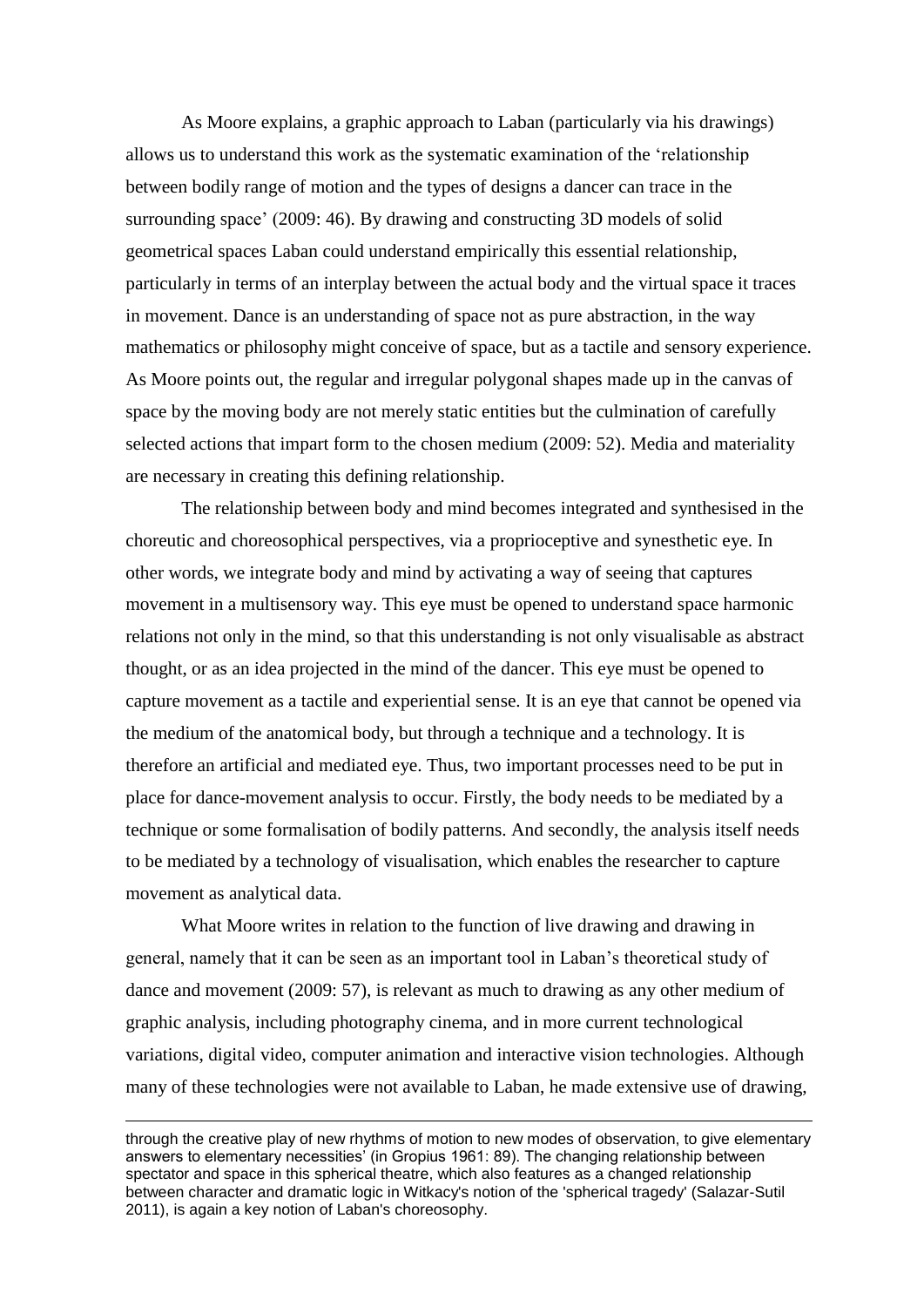diagrams, graphs, photography, 3D modelling and even cinema (as some of Laban's film recordings available at the Digital Dance Archives project recently conducted at the University of Surrey show).<sup>18</sup> These graphic media are the 'inventive methods' (Lury and Wakeford 2012), and the synesthetic eyes through which movement is captured and thought out. Analytical visualisation and the media used to produce it enabled Laban to think, through a radically different ontology, how a human being moves in the material and cultural world that surrounds us.

What is uniquely contemporary about Laban's philosophy of movement is not so much that he exposes, by way of analytical thinking and analytical practice, the assumption that dance-movement is not a random and indivisible physical force. What is remarkably contemporary about Laban's writings is that they present this relationship between body and ideal space not in a strictly Pythagorean or Platonic sense, that is, not from the point of view of a metaphysical and totally bodiless agency. The Platonic solids are not mathematical objects, they are real-life models of harmonic movement. Nor indeed does this model relate micro and macrocosm in a theological sense to an imitation dei. The harmony of the body does not reflect divine harmony. Laban abandons this positive cosmology (Curl 1966-69) to present an approach to movement harmony that is unambiguously analytical and scientific, where movement emerges out of nothing. What is most contemporary about this approach, which is perhaps why Laban has found a new readership in digital dance contexts, is that the media itself cannot be separated from the thinking and the analysis of movement. Laban thus proposes a kind of material thinking, where thought is realised via the graphic inscription of movement via visual media and technologies of graphic inscription and movement capture.

Solid Sense and the dancer in the virus: new choreosophical perspectives in digital dance

 In the final section of this article I would like to consolidate and offer some concluding remarks on the main ideas presented in this paper, but in a spirit more inclined to Laban's own work, that is, by drawing on my own practice as a choreographer. In 2011 I worked alongside my company C8 on a short digital dance duet entitled Solid Sense, as part of an event organised by the Mathematics and Dance departments at the University of Surrey entitled 'Laban's Geometry of Dance'. This collaboration led to a discussion

<sup>18</sup> See<http://www.dance-archives.ac.uk/#collection/Rudolf%20Laban>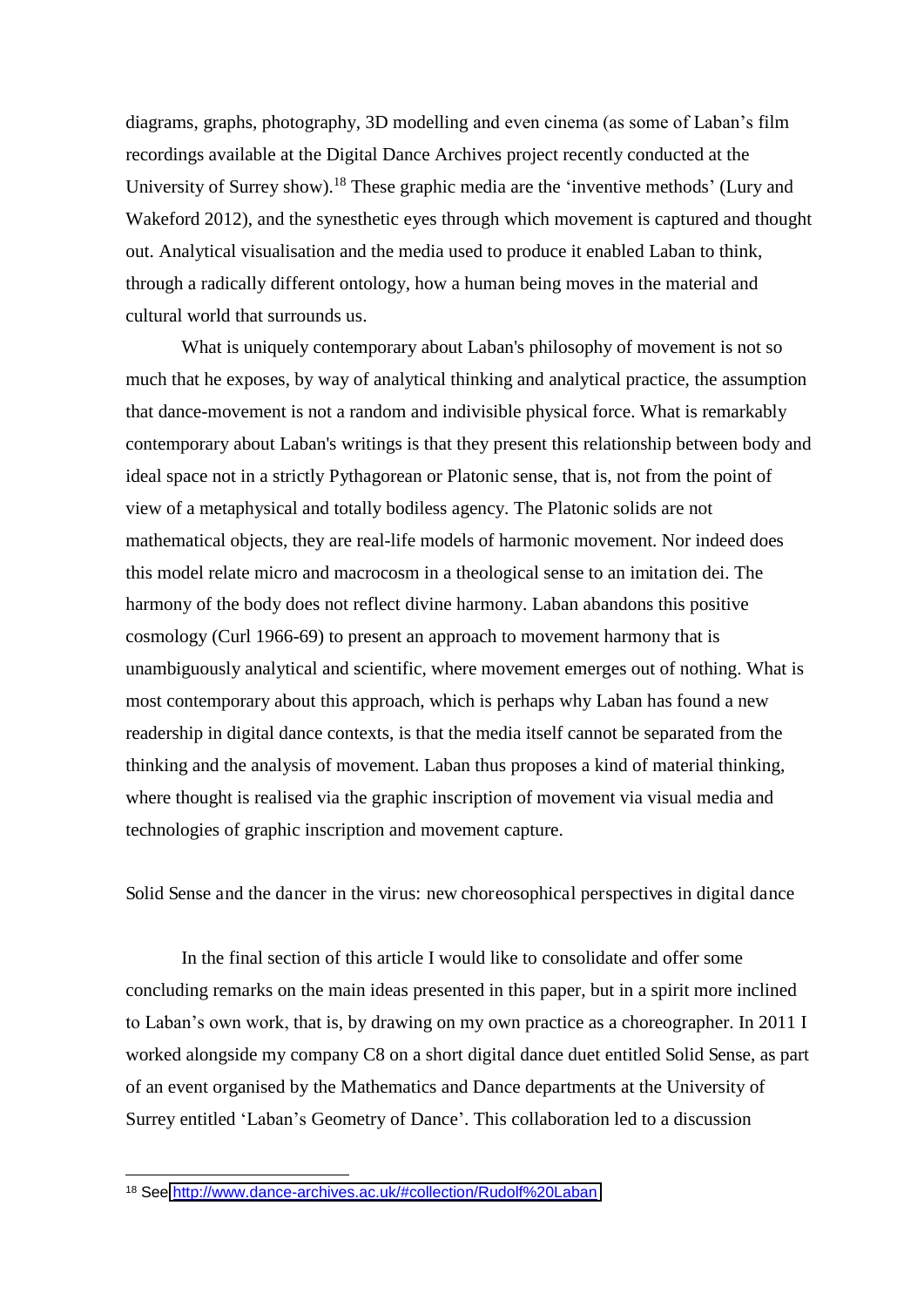between dancers/choreographers, mathematicians and microbial scientists on the question of icosahedral models of space.

 Our link between mathematics and art was facilitated by research carried out at the Laban Archive, which is also housed within the University of Surrey. However, the main idea of the project was met in a brief Lisa Ullmann footnote in her 1966 edition of Choreutics, where she points to the fact that viruses, like Laban's ideal of the human regular scaffolding, can be icosahedral. Laban's argument is an inviting one, and one which set the mood for our choreographic experiment, rich in choreosophical speculation. In order to choreograph Laban's concept that the movement of human beings evolves into harmonic relations in the same way that the real scaffoldings or skeletons of crystalline organisms and microbial organisms do, we turned to photographic and videographic methods of movement analysis, to visualise the human body as though it were dancing inside a virus.



**Fig 6. Laban's sketches for embryonic movement analysis. Courtesy of Laban Archive (National resource Centre for Dance, University of Surrey)** 

By taking up Laban's idea that human movement can be examined in a way similar to the one undertaken when investigating those which occur in the building of matter (1966: 103), we turned our attention to the fact that the icosahedral model occurs in mathematics, choreutics and microbial science. The potential for this object of space analysis to be a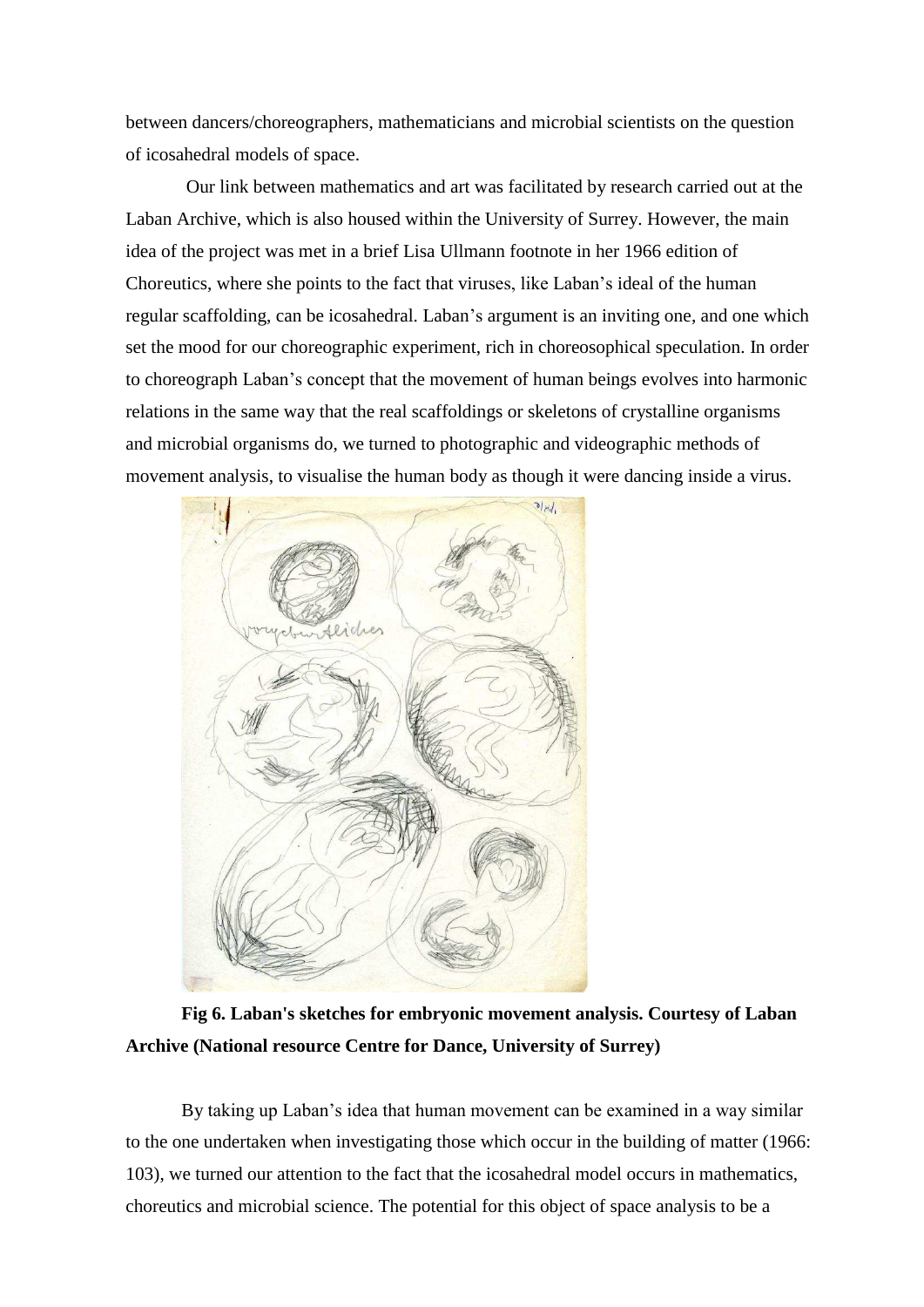fruitful one as part of an interdisciplinary investigation seemed evidently clear. Our research question then became a practical one: how can this choreosophical proposition, namely, that inorganic matter and living organisms construct themselves likewise according to crystalline form, become meaningful as a series of objects and mediated visuals that can help our dancers in an interdisciplinary exploration? What if instead of a dancer in the sphere, or dancer in the harmonic solid, we were to visualise the dancer inside a virus? What if we were to present Laban's theories in terms of a relationship between the body and a viral version of harmonic micro-space?

 The aim of the piece became the integration, via a common graphic medium found in the visualisation of icosahedral models across the various scientific and artistic discourses employed, of movement harmony in the dancer's scaffolding and the virus' capsid. The investigation led to a need to understand the harmonic relations that are naturally occurring in the human body given its skeletal structures (its number of extremities and angles of rotation) in terms of a viruses' icosahedral symmetry. This icosahedral scaffolding, which Laban argues is the ideal model of space to fill the dancer's kinesphere, is related not to a model sense of kinetic space but to microscopic organisms that also function as regular organic structures.<sup>19</sup> In the case of the virus, the icosahedral shell is an efficient space-partitioning device that provides the organism with the most cost efficient mode of DNA packing. In other words, by comparing the human body to the virus, Solid Sense is visualised the body as part of a larger physical law of spatial patterning and spatial self-organisation in nature, which in the case of the virus leads to a perfect capacity to reproduce itself and to adapt.

Our research question crystallised in the course of a one-month rehearsal process in conversation with mathematician Rebecca Hoyle and virologist Nicolas Locker that addressed the question of the ontology of the dancer in terms of this self-similar organisation of the living. Life forms are nested within each other, and not only physically, in the way viruses exist within larger organisms. They are also self-similar, so that the icosahedral virus is a microscopic architecture that is isomorphic to the virtual skeleton of a moving human body.

<sup>&</sup>lt;sup>19</sup> In his classic book On Growth and Form, D'Arcy Thompson describes a number of microscopic organisms such as Radiolarians which, like viruses, take icosahedral shapes. For Thompson, the icosahedral and other regular polyhedral shapes of microscopic organisms can be explained as a tactical arrangement of crystalline molecules. In turn, these molecular arrangements can be explained as 'modes of packing' or space-lattices for the production of space economies in living organisms (1992: 167-174).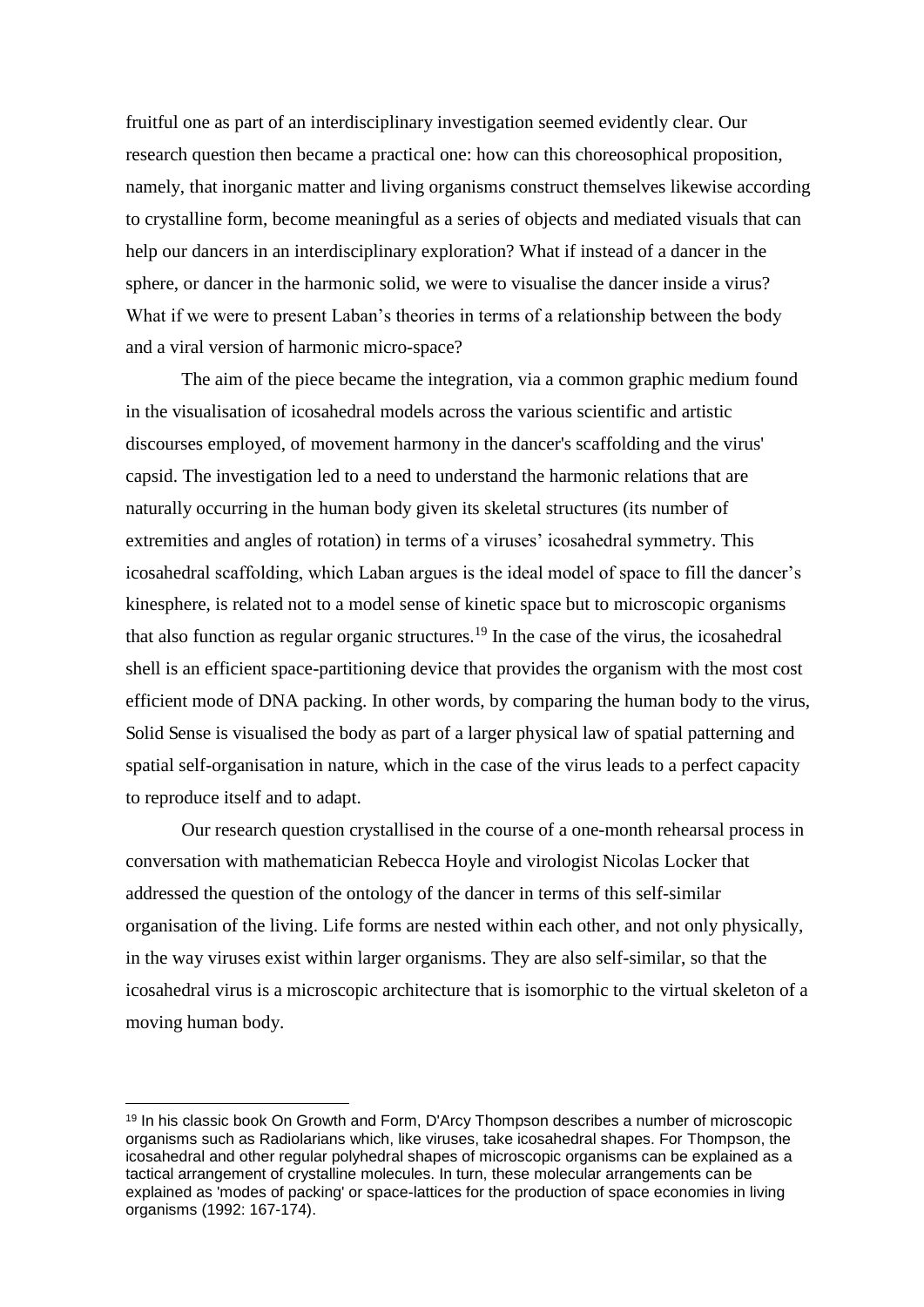If not a universal inter-relatedness of movement in space, the dancer in the virus posed an interesting alternative to the dancer in the sphere model. The new model argues for a different perspective on the ontology of the dance, as a relation between movement and a harmony that is not in turn equatable with the good, or eukinetic life, but with kinesis pure and simple. A relationship that since Vitruvius is one of romantic idealisation, such that the inscription of the body in the square or circle facilitates the sense of a model human being in an aesthetic and culturally specific way (male, white, Roman), is here deprived of its bias. The link between body and spatial shape, between the biological and the physicalmathematical is here not given an idealistic representation of the ideal body in an ideal space. All bodies, all shapes, and all living organisms are subject to these laws, and not just the beautiful and good.

The regular geometric shape of the virus plays a very different role in the life and survival of this organism. It does not elevate the virus to an ideal shape or form, a sense of the unchanging world of Platonic form. A virus might well outlive the human body because of its efficiency and its economic shaping, which facilitates an efficacy of movement and an efficient use of space for the packing of DNA content ahead of the viruses' contact with a host organism. Upon contact, the virus deforms, the symmetry breaks, and the virus' opening shell allows for the DNA content to spill onto its host by stealth creating multiple new viral capsids and new viral entities as the DNA content quickly replicates itself.

Solid Sense sought to reproduce this moment as the two dancers came into contact with their audience at the end of the piece. The audience, which had up until this point watched from outside the space of contact (they had been moving around the dancers and the broken icosahedral sculptures strewn on stage), suddenly found themselves exposed to the dance as new hosts. What is being suggested here is that dance is a viral contact, a contagion of a dance DNA that is transferred from one dancing body to another that does not dance. The dance as a viral episode is therefore fitting to a reconsideration of what it is to dance itself into being, or what it means to create for oneself a danced-space made up of harmonic relations that are meaningful and communicable as a language and as thought. To dance oneself into thought does not mean dancing oneself into a romantic sense of harmonic life, to a balanced life in tune with cosmic harmonies. Nor does it mean that one dances oneself into a plenitude of being in a Nietzschean sense. Rather, it is to share in a sense of an energy that is living off some other organisms' death, a sense of energy that is kept at zero degree change by the that fact life and death occur in equal measure, cancelling each other off back into null space, back into Laban's nothingness.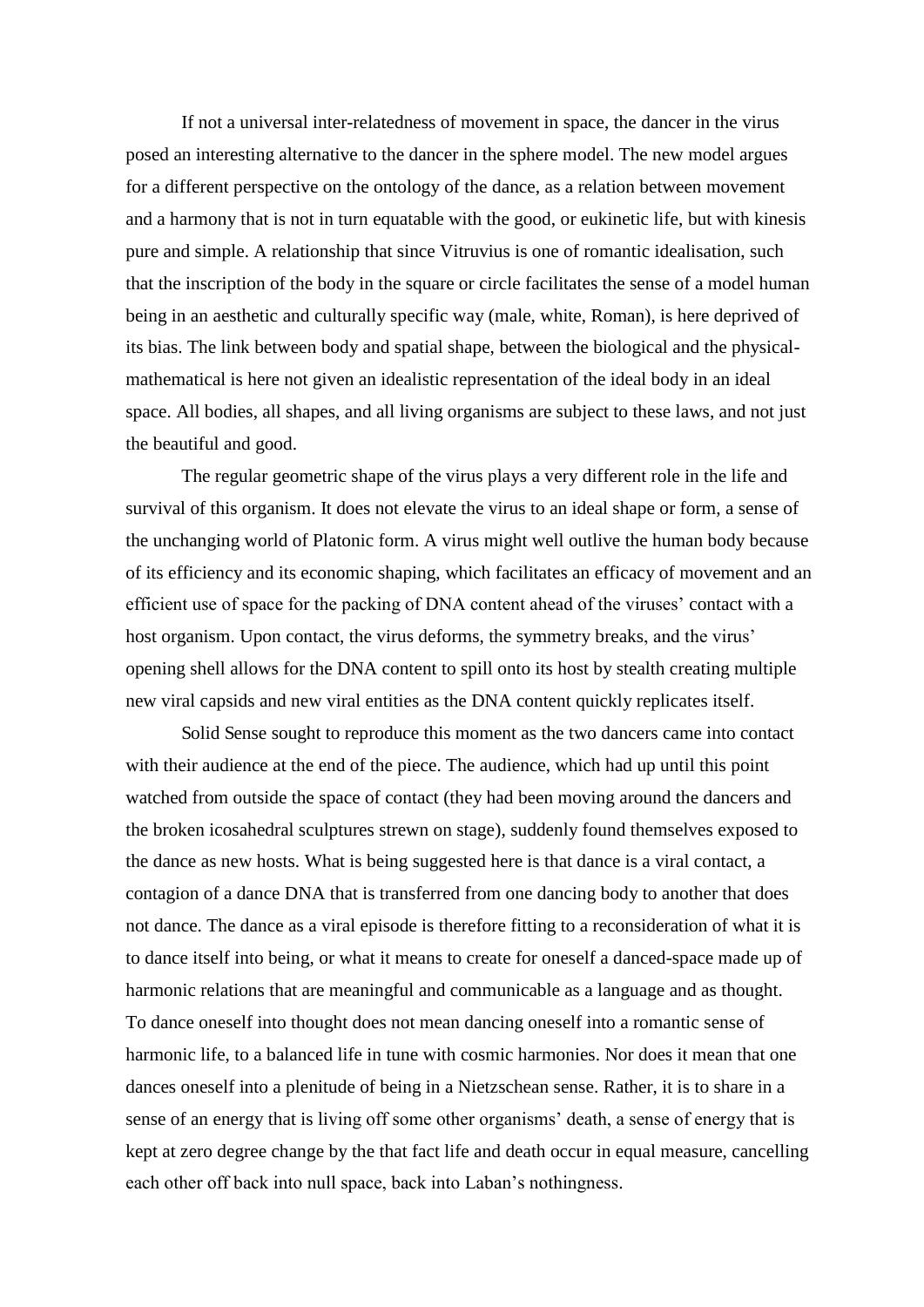Finally, it is worth noting that the dancer in the virus could only be realised in a digital media context. Firstly, video expands quite considerably on the kind of graphic method Laban employed in his drawings. The use of video in the graphic approach to movement analysis used in Solid Sense is relevant as a choreographic method, not least because the dancers designed their choreographic sequences in relation to video feedback analysis. In addition, video supports a new method in choreographic aesthetics. In the case of this particular project, capturing images of viruses is possible at the kind of resolution that is necessary for a detailed choreographic analysis only via cutting edge microscopic photography. The aesthetic manipulation of this image as part of a stage design is possible only via digital video design. Thus, only through digital technology can the images of the dancing body interface with the images of a virus in an integrated visual composition.



**Fig 7. Solid Sense, a choreographic and multimedia exploration of the human body and virus as icosahedral models of harmonic space (Photo by the author)** 

The production's integrated design featured a video sequence showing a papiermâché model of an icosahedron turning on one of its vertices. The model was filmed moving between a semi-transparent screen, and a white screen on which shadows of the object were also projected. The interplay of light and shadow, the layering of the image,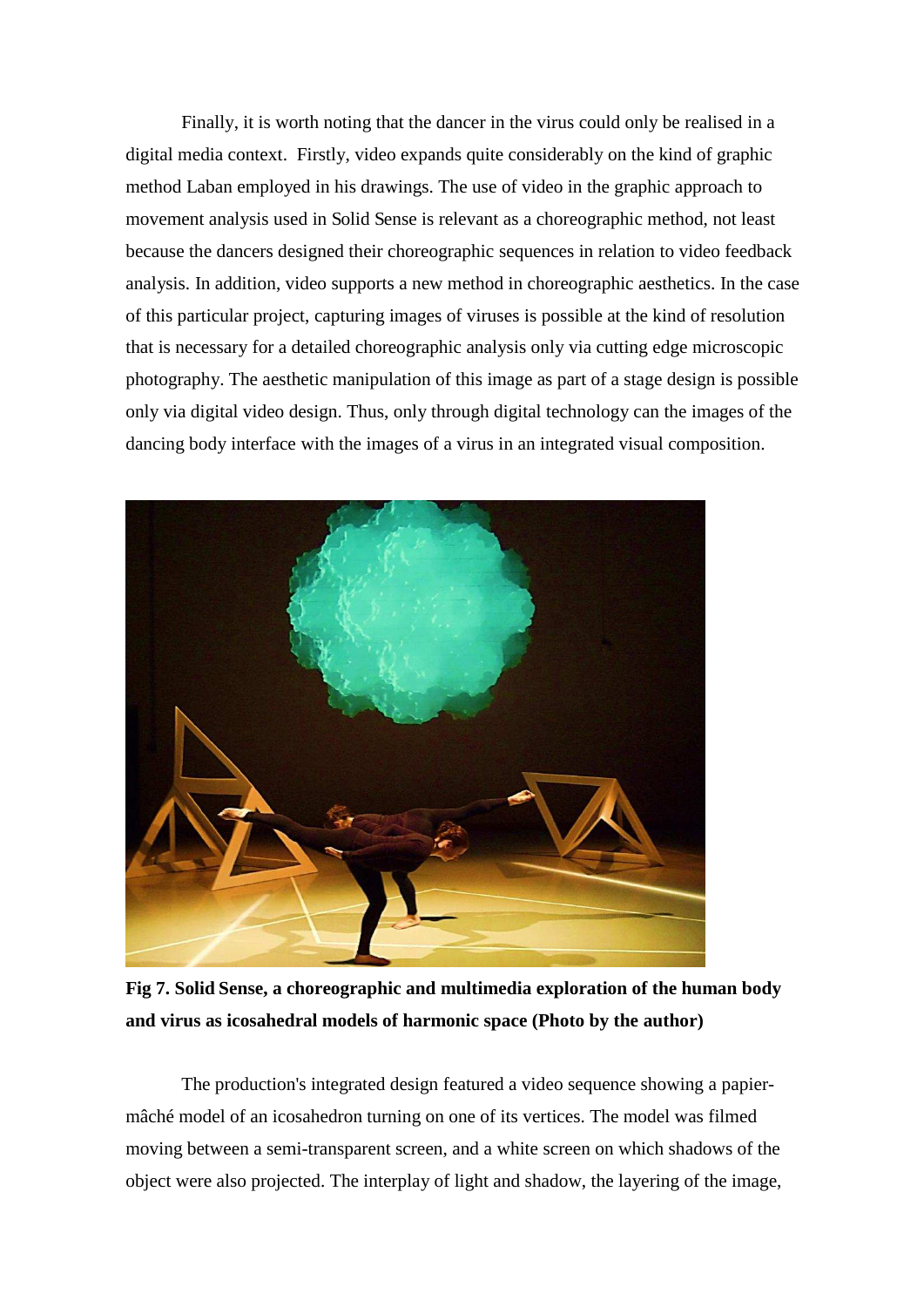and the slow-motion framing of the video sequence, coupled with a broken icosahedron sculpture on stage designed by artist Juley Hudson, facilitated a sense of a broken-down symmetry, a fractured object with many centres and dislocated relations between itself and its surrounding space. The medium in question, video, allowed for such a detailed breakdown of the moving image, and such a slow moving sequence, that the analysis became increasingly localised to a microscopic portion of icosahedral space.

Solid Sense added to the argument made in this paper that digital technology and analytical visualisation provokes new understanding of space, via the power digital technologies have to capture movement in increasingly detailed and accurate ways. Through new media, Laban's graphic approach to the analytical and practical exploration of the dance becomes realisable in new aesthetic and research-methodological ways. Through new media, the choreosophical perspective becomes thinkable in a different set of spatial inquiries. In addition to the artificial eye of the video camera, there are new motion capture technologies that are opening up new ways of capturing movement, and treating movement, which throw unsuspected relationships between dancer and space. In a digital media context, the possibilities for a new interpretation of Laban's choreosophical model and his graphic approach to the study and artistic representation of movement seem all the more limitless.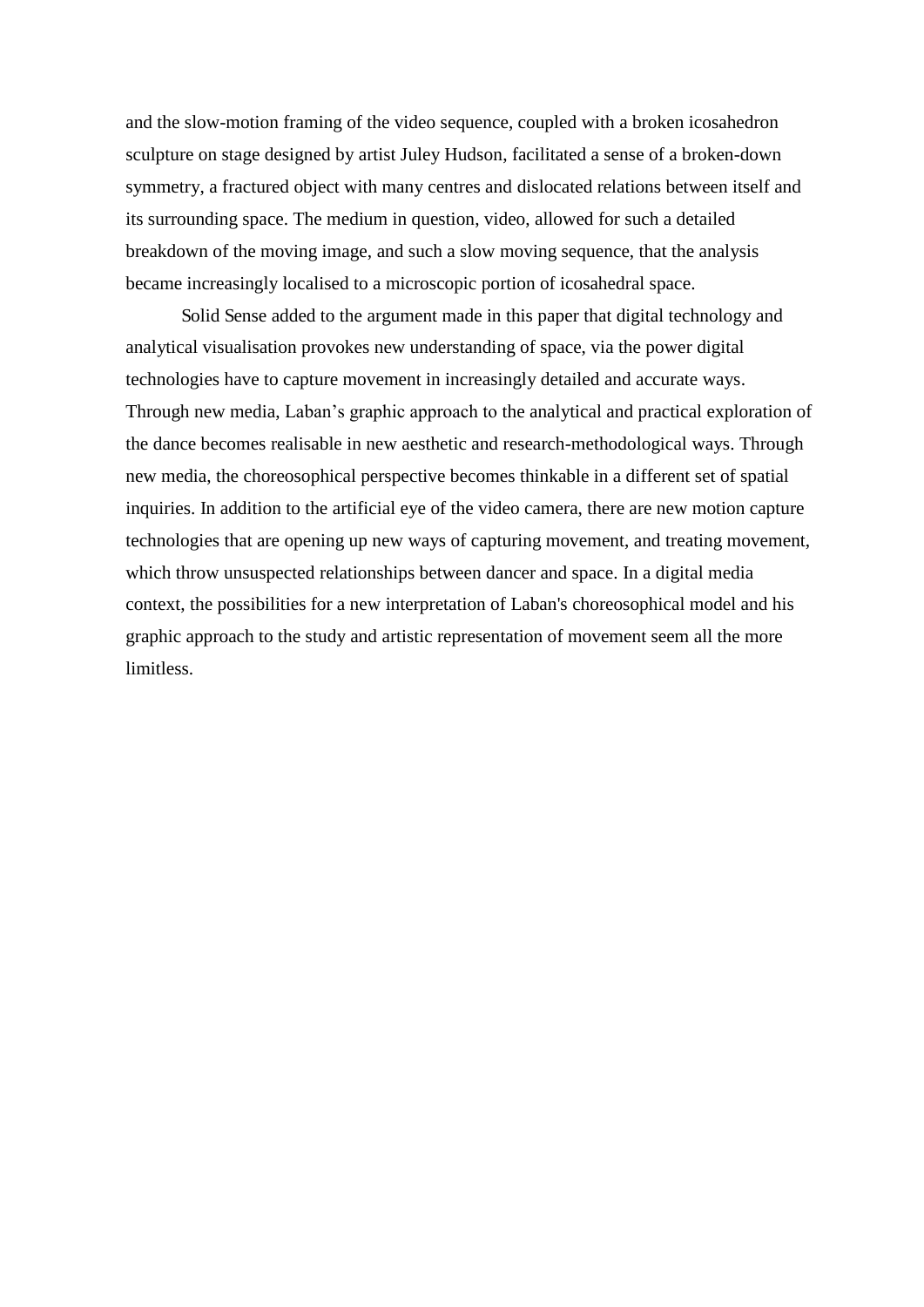### **References**

- Bergson, Henri. 1992. The Creative Mind. Translated by Mabelle L. Andison, New York: The Citadel Press.
- Buckwalter, Melinda. 2010. Composing while dancing: an improviser's companion. Madison. WI: University of Wisconsin Press.
- Carter, Paul. 2004. Material Thinking: the theory and practice of creative research. Melbourne: Melbourne University Publishing.
- Curl, Gordon. 1966-1969. 'Philosophic Foundations', I-VI. The Laban Art of Movement Guild Magazine (LAMG) Nos. 37-39, 40, 43.
- Deleuze, Gilles. 2005. Cinema 1: The Movement-Image. London: Continuum.
- Fleischer, Mary. 2007. Embodied Texts: Symbolist Playwright-Dancer Collaborations. New York: Rodopi.
- Gropius, Walter. 1961. The Theater of the Bauhaus: Oskar Schlemmer, Laszlo Moholy-Nagy and Farkas Molnar. Translated by Arthur S. Wensinger. Middletown Conn.: Wesleyan University Press.
- Laban, Rudolf. 1984. A Vision of Dynamic Space. Edited by Lisa Ullmann. London: Falmer Press.
- ---. 1966. Choreutics. Edited by Lisa Ullmann. London: MacDonalds & Evans.
- ---. 1920. Die welt der Tänzers. Stuttgart: Walter Seifert.
- ---. Choreosophy. Undated and published document contained at the Laban Archive, National Resource Centre for Dance (L/E/16/33).
- ---. Topological explanations and qualitative aspects. Undated and published document contained at the Laban Archive, National Resource Centre for Dance (L/E/56/10).
- ---. Was war Nietzsche? Undated and published document contained at the Laban Archive, National Resource Centre for Dance (L/E/26/7).
- Living Architecture: Rudolf Laban and the Geometry of Dance. 2008. Dir. Becky Edmunds. Written by Valerie Preston-Dunlop and Anna Carlisle. Film. DWE Trust.
- Lury, Celia and Nina Wakeford. 2012. Inventive Methods: the happening of the social. Abingdon: Routledge.